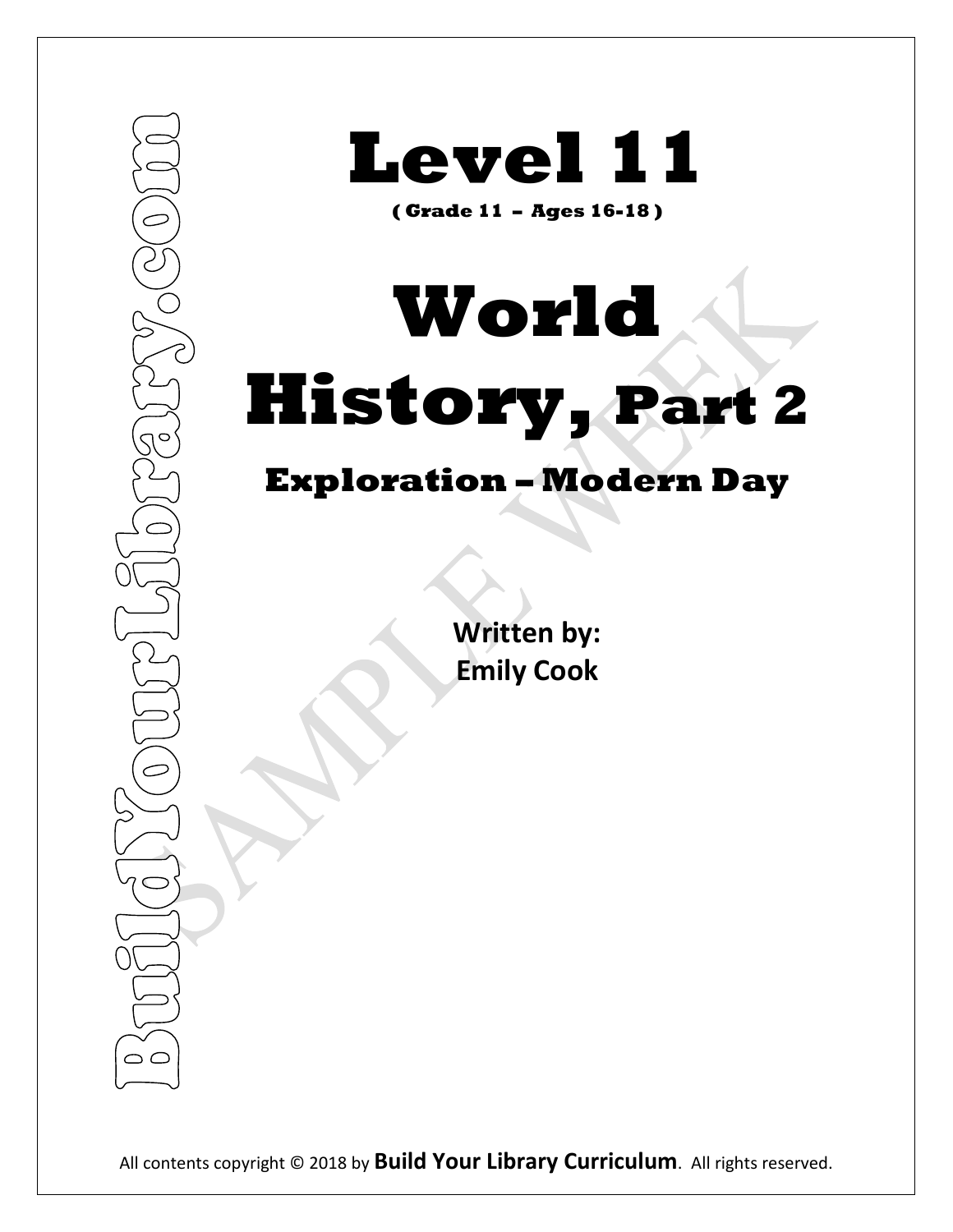## **Introduction to Build Your Library Curriculum**

Thank you for choosing to use Build Your Library curriculum. I have created this curriculum based on the idea that children learn best through great literature. So sit down with your children, snuggle up and enjoy the stories and memories!

I am a homeschooling mom like you, and I tried a LOT of different curricula. I knew I wanted to read great stories with my children. I loved the philosophy behind the Charlotte Mason method, but I had a hard time finding a prepackaged curriculum that fit my needs. So, after tinkering and tweaking several different programs, I decided to just create my own. What you are now reading is based on my years of experience. I hope it will save you many hours of research and reading so you can just relax and teach your children.

## **Overview of the Year**

This year continues our in-depth trip through World History, picking up right where Level 10 ends. We'll be covering Exploration through Modern Day using the hilarious and information packed series: Cartoon History of the Universe series by Larry Gonick. Using the final two books as our spine, we'll delve deeper into the material using a variety of living books and resources to really get a deep understanding of history.

Our science focus this year will be Chemistry. We'll use the CK-12 Chemistry text (which is a thorough and free resource) as our spine for science and go deeper using several living books to enrich the text.

Our poetry focus this year will be poetry appreciation. Your teen will think about why we read and write poetry, how to best approach poetry, and read some famous works.

Our elective this year is The History of the English Language. Have you ever wondered how the English language came to be? This course will explore that topic! This course will explore that topic! Your teen will work through the text Excavating English, study Latin and Greek word roots, and read several non-fiction works about grammar, the history of English, and how dictionaries were created and how they work.

As always, we'll also be reading a wonderful array of great literature. Buckle up, it's going to be an amazing year of learning!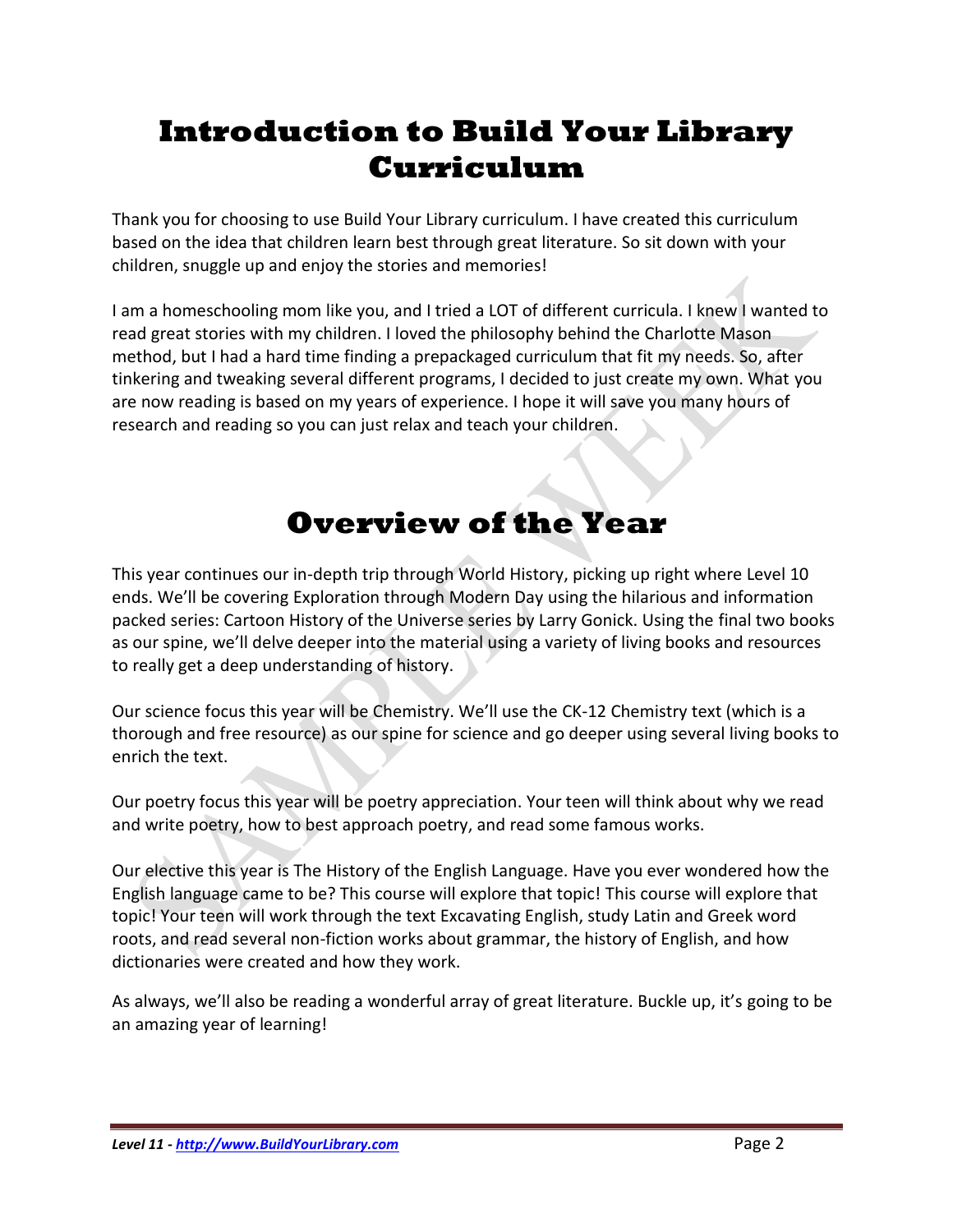## **Booklist**

These are the books that are scheduled as part of the curriculum. I highly recommend purchasing the books that are used more than a few weeks. It will save you much aggravation to not have to deal with library availability, fees and such.

The books below are hyperlinked. They are listed at the Build Your Library website as well, with links to purchase.

### **History:**

[Cartoon History of the Modern World 1](https://amzn.to/2L0RCQc) (Spine) [Cartoon History of the Modern World 2](https://amzn.to/2L4BzxT) (Spine) [The History Book](https://amzn.to/2J7Ok93) (Spine) [Atlas of World History](https://amzn.to/2N1OlOa) (Spine) [World History in Documents](https://amzn.to/2KVYa2B) (Spine) [Before Columbus](https://amzn.to/2N6QurZ) (Week 1) [The Prince](https://amzn.to/2J8XnGM) (Week 6) [The Tudor Tutor](https://amzn.to/2NGowV5) (Week 7) [Shakespeare: The World as a Stage](https://amzn.to/2N3ETtC) (Week 10) [Galileo's Daughter](https://amzn.to/2uaBYIz) (Week 13) [The Lost King of France](https://amzn.to/2L2BQ4o) (Week 17) [King Leopold's Ghost](https://amzn.to/2zrwwWS) (Week 22) [Tesla vs. Edison](https://amzn.to/2u9mXa2) (Week 25) [The War to End All Wars](https://amzn.to/2L6eVVJ) (Week 26) [Night](https://amzn.to/2JbIOSC) (Week 29) [The Boys Who Challenged Hitler](https://amzn.to/2N3Fk7e) (Week 30) [Hiroshima](https://amzn.to/2zqw9Mh) (Week 32) [Nothing to Envy](https://amzn.to/2NERXH2) (Week 33)

### **Chemistry:**

CK-12 Intermediate Chemistry - <https://www.ck12.org/book/ck-12-chemistry-intermediate/> [Periodic Tales](https://amzn.to/2NEVDIE) (Spine) [Napoleon's Buttons](https://amzn.to/2NEVF3e) (Week 4) [Caesar's Last Breath](https://amzn.to/2unQuvI) (Week 14) [Radium Girls](https://amzn.to/2u9rGIw) (Week 25) Optional: [The Home Scientist Chemistry Kit](https://www.thehomescientist.com/ck01b-main.php) (as the labs I schedule are virtual, you may wish to instead complete live labs at home with this comprehensive kit.) Optional: CK-12 has quizzes and tests you can use if you want further assessments for your student:<https://www.ck12.org/quizbook/CK-12-Chemistry-Intermediate-Quizzes-and-Tests/>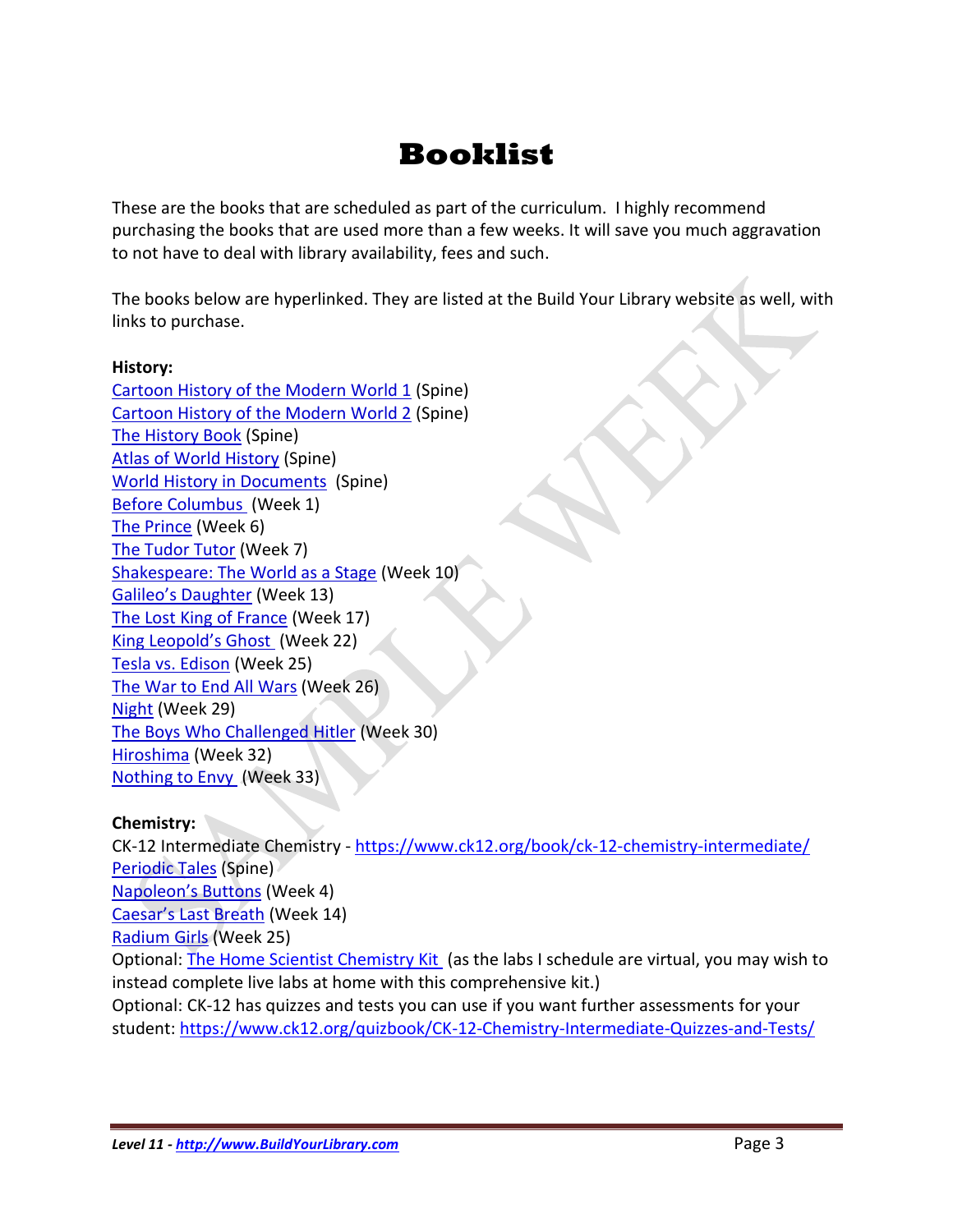### **Literature:**

The Knife of [Never Letting Go](https://amzn.to/2NG8IkV) (Week 1) [The Gold Eaters](https://amzn.to/2NHz1r1) (Week 4) [Queen's Own Fool](https://amzn.to/2L2sci2) (Week 7) [Macbeth](https://amzn.to/2N5eSu2) (Week 10) [The Long Way to a Small Angry Planet](https://amzn.to/2KOrskv) (Week 12) [Rebel Queen](https://amzn.to/2KKLlsX) (Week 15) [The Scarlet Pimpernel](https://amzn.to/2umfkw7) (Week 17) [Homegoing](https://amzn.to/2N5gLXw) (Week 20) [Howl's Moving Castle](https://amzn.to/2L2bpvt) (Week 23) [The Last Days of Night](https://amzn.to/2JcTnoD) (Week 25) [All Quiet on the Western Front](https://amzn.to/2NHQ1gH) (Week 27) [The Librarian of Auschwitz](https://amzn.to/2JaRrwR) (Week 29) [Barefoot Gen](https://amzn.to/2L7lojo) (Week 32) [Revolution is not a Dinner Party](https://amzn.to/2KIRCoK) (Week 33) [Good Omens](https://amzn.to/2N1RvS8) (Week 34)

### **Poetry:**

[Why Poetry?](https://amzn.to/2NH27H8) (Week 1) [The Making of a Poem: A Norton Anthology of Poetic Forms](https://amzn.to/2NCyS8e) (Spine)

### **History of the English Language:**

[Excavating English](https://amzn.to/2L0q8dD) (Spine) [Eats, Shoots and Leaves](https://amzn.to/2PchGqR) (Week 4) [The Mother Tongue](https://amzn.to/2N2CAa8) (Week 11) [The Professor and the Madman](https://amzn.to/2NGiB2k) (Week 28) [Word by Word: Secret Lives of Dictionaries](https://amzn.to/2L2xkTk) (Week 33) [Greek and Latin Roots Books 10](https://amzn.to/2KW5aMV) (Spine) [Greek and Latin Roots Books 11](https://amzn.to/2N4bcsd) (Spine)

## **Art:**

[Drawing Lab](https://amzn.to/2u9t2mS) (Spine)

### **Optional Books and Resources:**

[Eyewitness to History](http://amzn.to/2vpVqDy) (History – ancients up through modern) [Timelines of History: Ultimate Visual Guide to the Events that Shaped the World](https://amzn.to/2OIL0nO) [The British Library Learning English Interactive Timeline](http://www.bl.uk/learning/langlit/evolvingenglish/accessvers/index.html)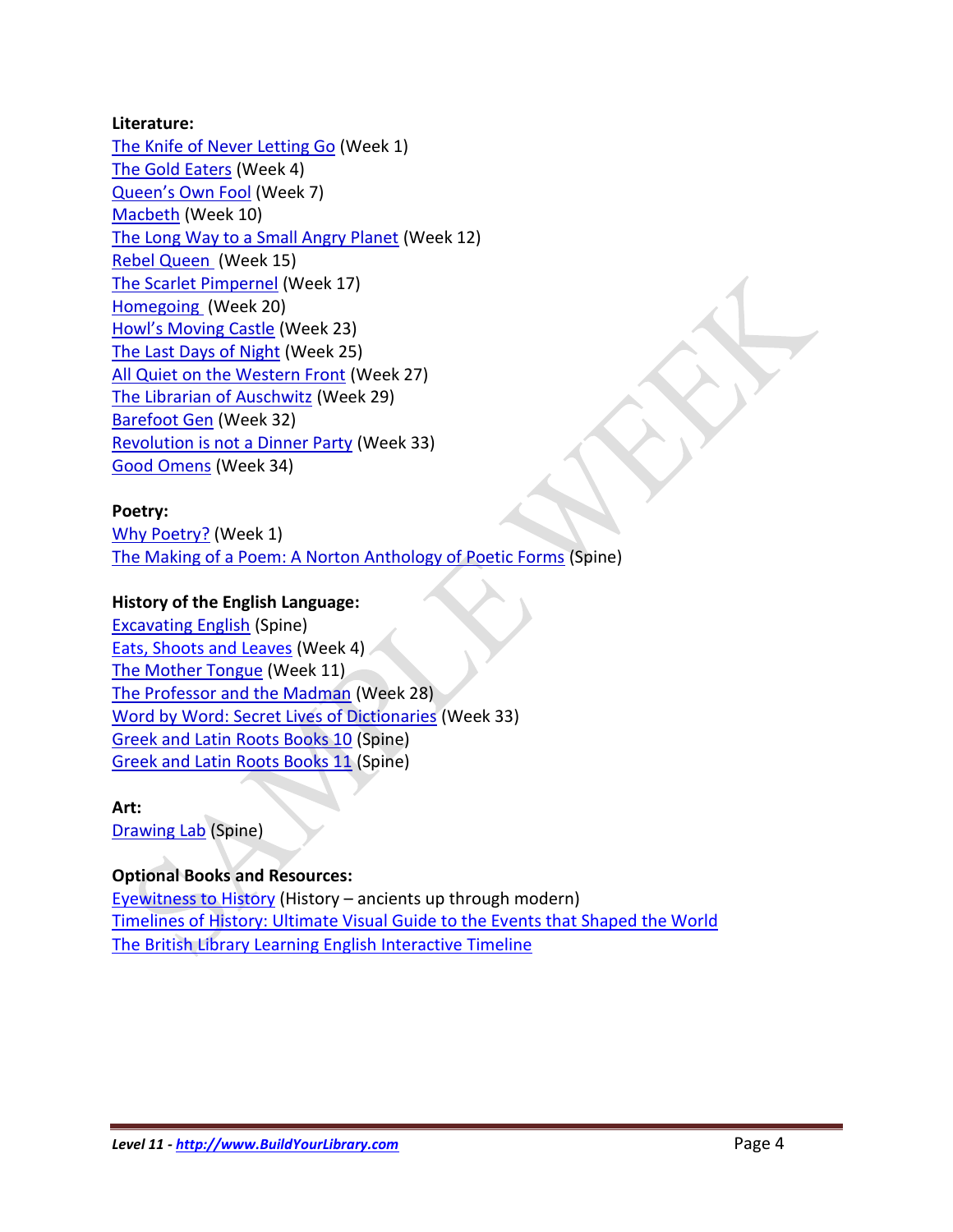### **Documentaries and Movies:**

[Secrets of the Dead](http://www.pbs.org/wnet/secrets/aztec_massacre/1/) – Aztec Massacre (Week 3) [America Before Columbus](https://amzn.to/2sRcJtj) (Week 4) [Apocalypto](https://amzn.to/2xSUlpR) (Week 4) [Secrets of the Six Wives series](https://amzn.to/2OPq66S) (Week 7) [Elizabeth I The Virgin Queen](https://amzn.to/2vXxOVh) (Week 8) [Shakespeare Uncovered](https://www.pbs.org/show/shakespeare-uncovered/) (Week 11) [The Mystery of Matter Episode 1: Out of Thin Air](https://amzn.to/2KqRRRf) (Week 11) [Great Performances: Macbeth](https://amzn.to/2tzdFUt) OR [BBC Television Shakespeare: Macbeth](https://amzn.to/2tGi8Vx) (Week 11) NOVA – Galileo'[s Battle for the Heavens](https://amzn.to/2MY5ZCN) (Week 14) [Monarchy Season 3 episodes 1 and 2](https://amzn.to/2wexkJX) (Week 15) [Biography: Sir Isaac Newton](https://amzn.to/2LreBV9) – Gravity of Genius (Week 15) [Africa's Great Civilizations: Part 5](https://amzn.to/2L91PpR) (Week 16) [Marie Antoinette \(PBS\)](https://amzn.to/2NMCDqR) (Week 18) [Les Miserables \(2012\)](https://amzn.to/2vY3NEP) OR [Les Miserables \(1998\)](https://amzn.to/2MDmXJN) (Week 19) [The Story of China](https://amzn.to/2nP7hFl) – Part 6 (Week 21) [Congo: White King, Red Rubber, Black Death](https://amzn.to/2w8zo5S) (Week 23) [Howl's Moving Castle](https://amzn.to/2vYdu6i) (Week 24) [The Crimson Field](https://amzn.to/2nSdIYi) (Week 26) [All Quiet on the Western Front](https://amzn.to/2L6QkiJ) (Week 28) [Schindler's List](https://amzn.to/2nRfZTk) (Week 29) [Conspiracy](https://amzn.to/2KC32G6) (Week 30) [Valkyrie](https://amzn.to/2M6CiCr) (Week 30) [The Flowers of War,](https://amzn.to/2vuJ37u) [John Rabe,](https://amzn.to/2KI3anr) OR [The Children of Huang Shi](https://amzn.to/2AXbEHz) (Week 31) [White Light/Black Rain: The Destruction of Hiroshima and Nagasaki](https://amzn.to/2nMGzNs) (Week 32) [Gandhi \(1982\)](https://amzn.to/2vYaQgJ) (Week 35)

## **A note about the documentaries linked through Amazon.com:**

Please do not think you need to purchase all of the DVDs that I linked in the lesson plans. They can easily be found in your local library, through Netflix, or another movie rental chain. You can also find quite a few for free on YouTube. In fact, many are linked directly to the YouTube videos if Amazon doesn't carry them. I linked them through Amazon.com so you can see exactly what documentary I'm referring too, as many have similar or even the same name. Also, if you child does not enjoy historical documentaries, do not feel you must make them watch every single one. That would defeat the purpose. Maybe choose one that you think they might be interested in (it helps if they are interested in the subject matter).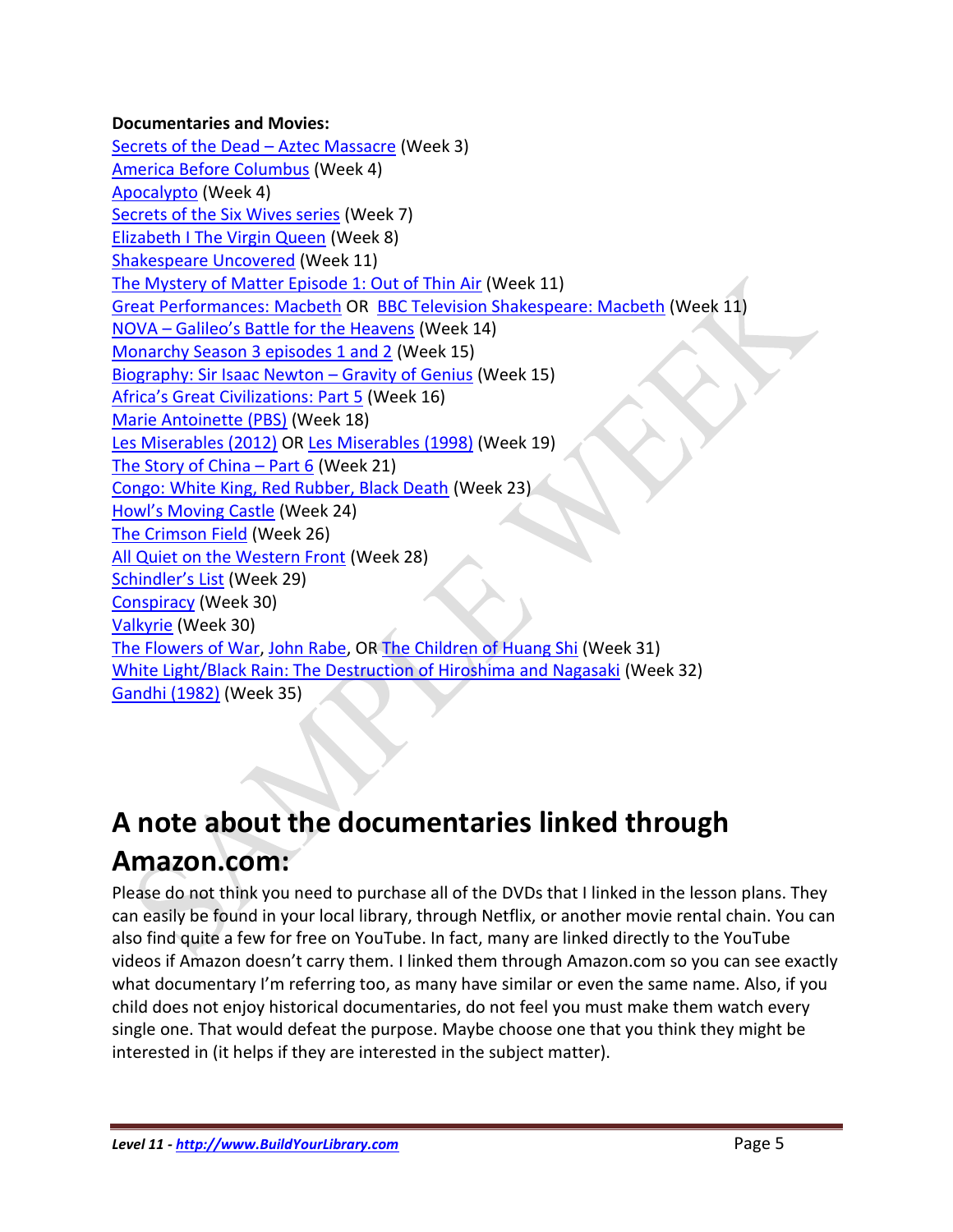## **Copyright Policy**

All contents copyright © 2018 by Build Your Library Curriculum. All rights reserved.

No part of this document may be reproduced or transmitted in any form except with written permission by the author. The author does give permission to the original purchaser to make copies of the instructor guide and worksheets for use within their immediate family only.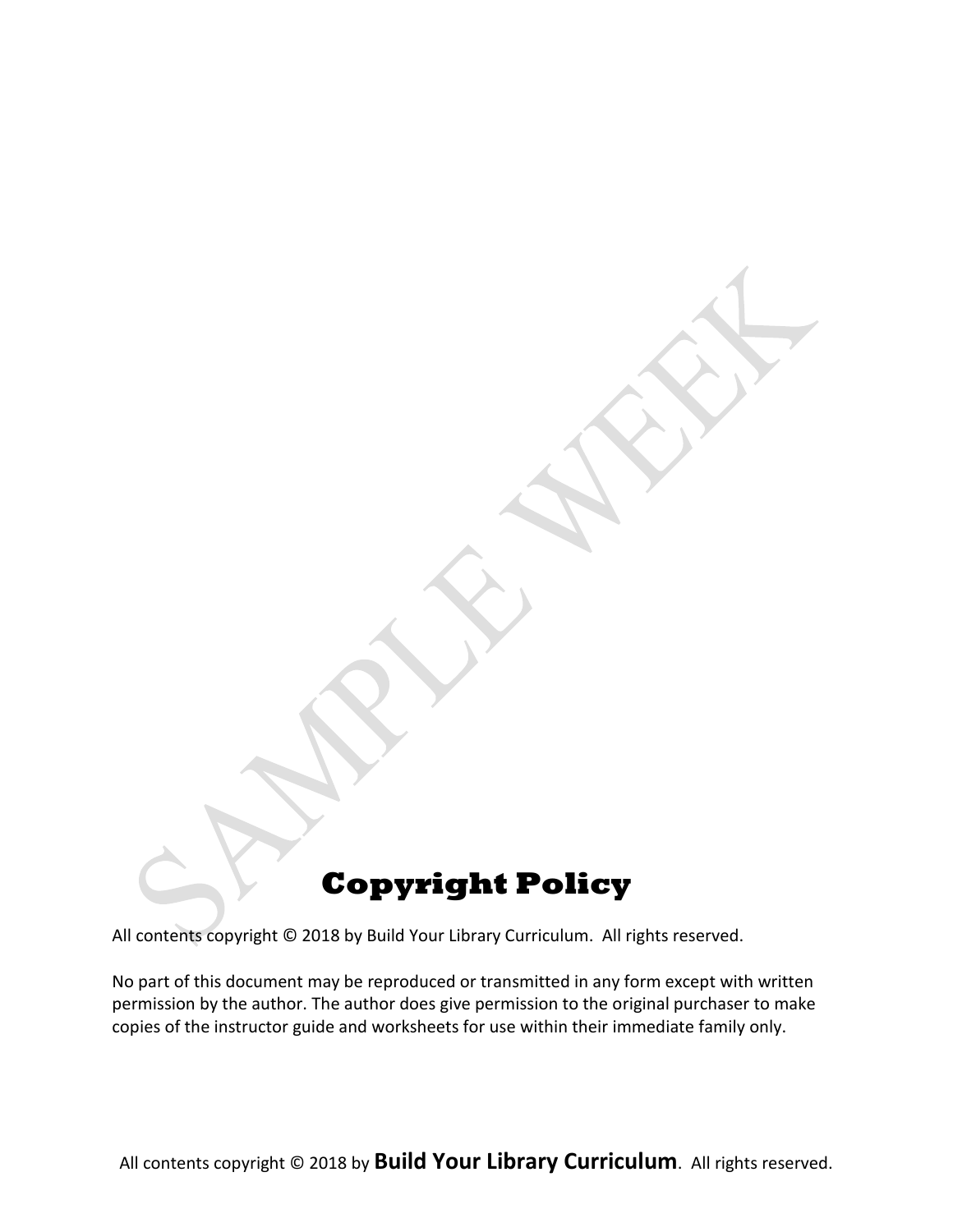## **Week 1**

|                                           | Day 1          | Day 2                            | Day 3     | Day 4           | Day 5         |
|-------------------------------------------|----------------|----------------------------------|-----------|-----------------|---------------|
| <b>History:</b><br>Cartoon History<br>(1) | $pg. 1 - 7$    |                                  |           | $pg. 8 - 16$    |               |
| <b>Before</b><br>Columbus                 |                | Intro - Chapter<br>$\mathbf{1}$  | Chapter 2 |                 |               |
| The History<br><b>Book</b> (THB)          |                |                                  |           | pg. 114 - 117   |               |
| Atlas of World<br>History (AWH)           |                | pg. 110 - 111                    |           |                 | pg. 116 - 117 |
| Chemistry                                 | Chapter 1.1    |                                  |           | Chapter 1.2     |               |
| $CK - 12$ Text                            |                | <b>Current Events</b><br>Journal |           |                 |               |
| <b>Periodic Tales</b>                     |                |                                  | Prologue  |                 | El Dorado     |
| Literature                                | Chapters       | Chapters                         | Chapters  | Chapters        | Chapters      |
| The Knife of                              | $1 - 3$        | $4 - 6$                          | $7 - 8$   | $9 - 10$        | $11 - 12$     |
| <b>Never Letting</b><br>Go                |                |                                  |           |                 |               |
| <b>History of</b>                         |                | Excavating<br>English            |           |                 |               |
| <b>English</b>                            |                | Chapter 1                        |           |                 |               |
| Vocab. From                               |                |                                  |           |                 |               |
| Latin & Greek                             | VLGR X Unit 1  | <b>VLGR X Unit 1</b>             |           | VLGR X Unit 1   |               |
| Roots (VLGR X)                            | Ex. $I - II$   | $Ex.$ $III - IV$                 |           | Ex. $V - VI$    |               |
| Poetry                                    | $Intro -$      |                                  | Chapter 2 |                 | Chapter 3     |
| Why Poetry                                | Chapter 1      |                                  |           |                 |               |
| <b>Writing and</b>                        |                |                                  |           | Dictation       |               |
| <b>Composition</b>                        |                |                                  |           |                 |               |
| Art                                       | Intro and      |                                  |           | Lab 1           |               |
| Drawing Lab                               | setting up art |                                  |           | Drawing Cats in |               |
|                                           | materials      |                                  |           | Bed             |               |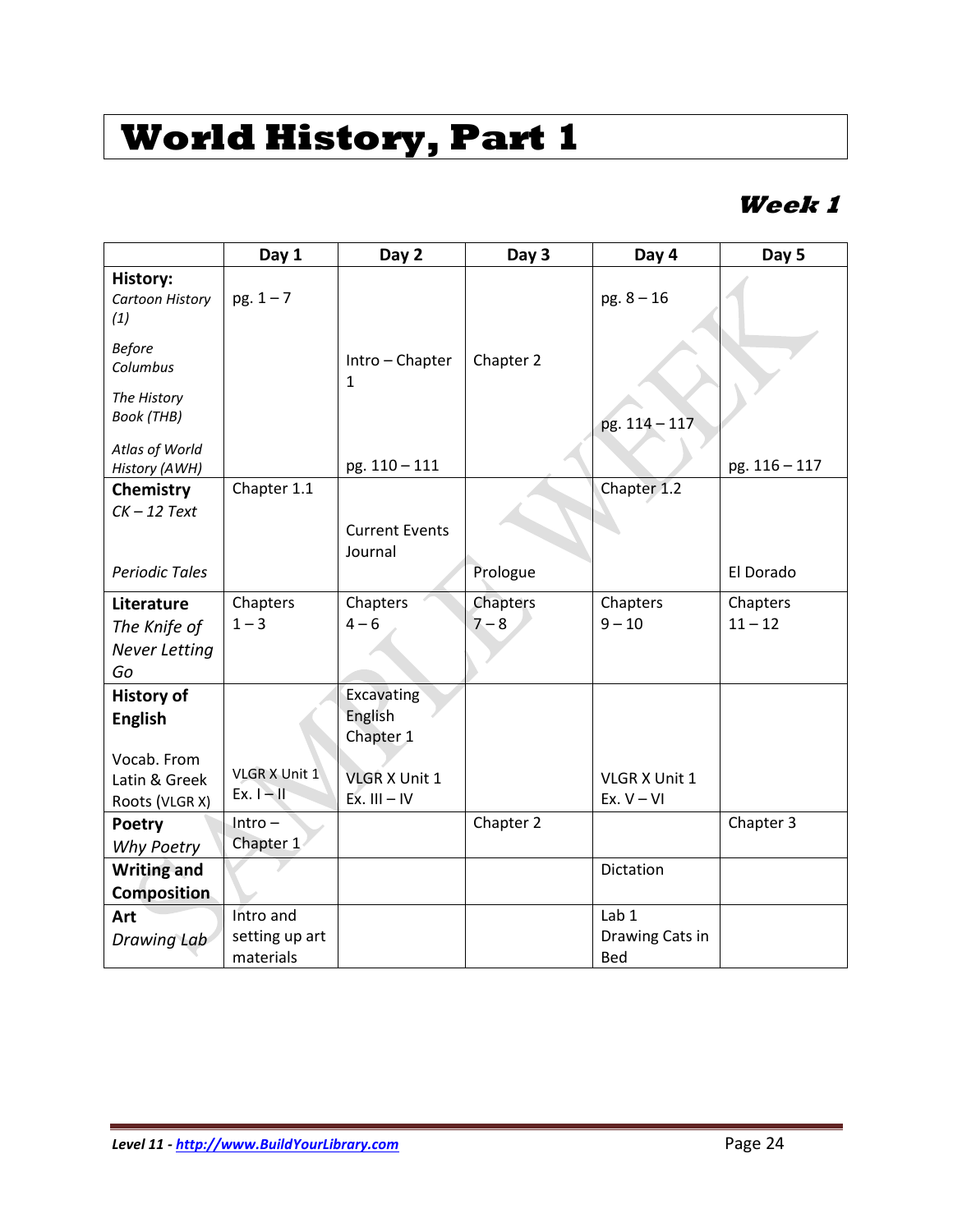### *Week 1 - Day 1*

### **History Reading:**

Cartoon History of the Modern World  $(1)$  – read pages  $1 - 7$ 

Key Idea – Like in other parts of the world, people settled in the Americas, learned about farming, and created their own civilizations with cities, governments, religions, and more. One of these was the Maya, who had the most refined art, science, writing, and mathematics. They, like many cultures in central and South America, performed human sacrifice and blood sacrifices.

### **History Activity:**

Watch this video[: Mayans and Teotihuacan | Khan Academy](https://www.youtube.com/watch?v=HPRPaTqNnZk)

### **Chemistry Reading:**

CK-12 Text – read chapter 1.1 Key Idea/Topic – What Is Chemistry?

### **Chemistry Activity:**

- Write a summary of the readings. Be sure to include all key points.
- Complete the lesson review questions.
- Define all the vocabulary terms listed at the beginning of the reading.

### **Literature:**

The Knife of Never Letting Go – read chapters  $1 - 3$ 

### **Notes and Vocabulary:**

- Who lives in Prentisstown? What does Todd say happened there?
- Who are the Spackle?
- How does Todd describe Noise? What does he mean when he says: "...Noise ain't truth, Noise is what men want to be true…"?
- In what way is Mayor Prentiss Noise different from the other men in town?
- What did Todd and Manchee notice in the swamp? Why did Todd want to hide what he noticed in his Noise? What happened when he told Ben and Cillian about it?
- How did Todd come to live with Ben and Cillian?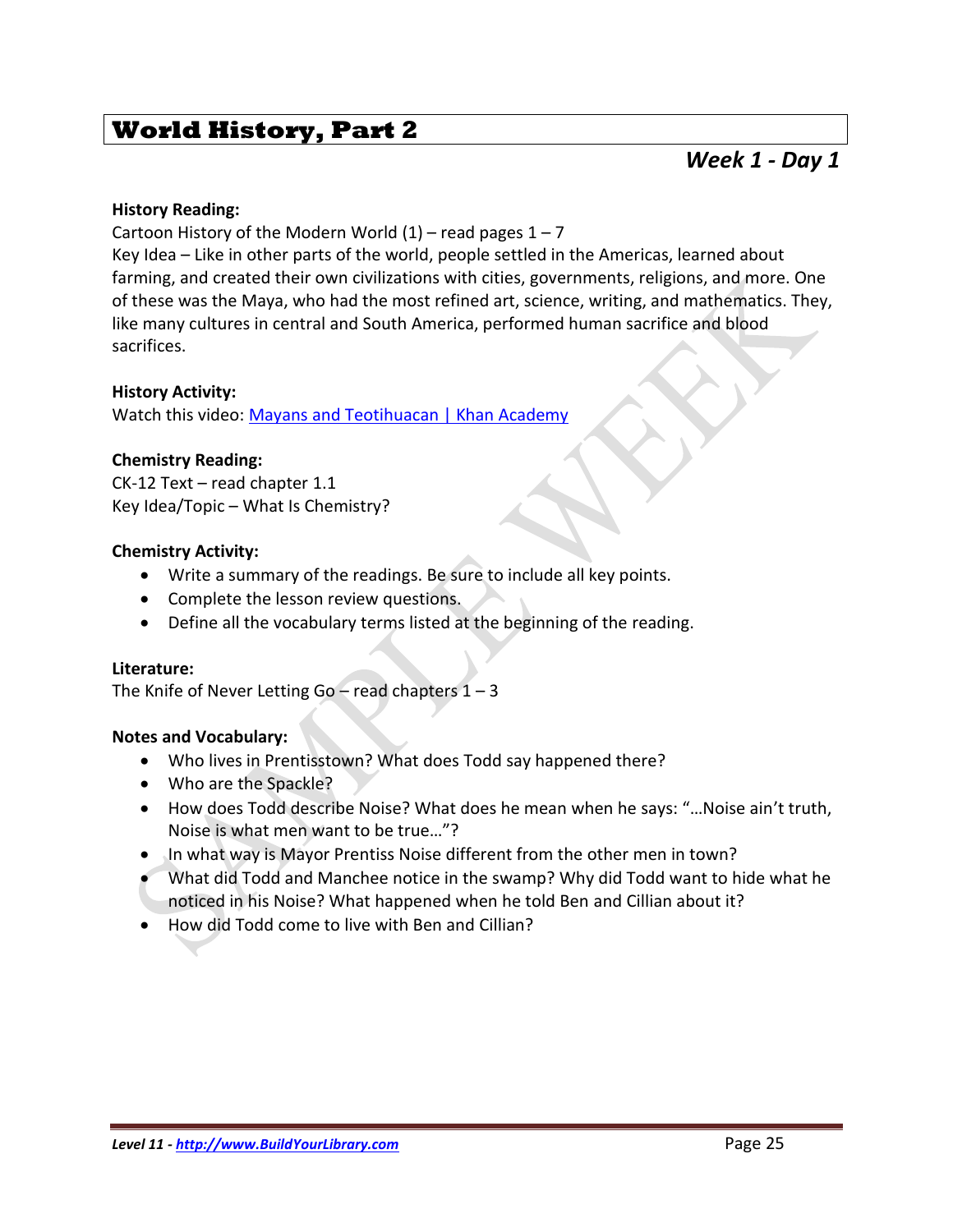## *Week 1 - Day 1 continued*

### **Dictation Passage:**

*Noise is* noise*. It's crash and clatter and it usually adds up to one big mash of sound and thought and picture and half the time it's impossible to make any sense of it at all. Men's minds are messy places and Noise is like the active, breathing face of that mess. It's what's true and what's believed and what's imagined and what's fantasized and it says one thing and a completely opposite thing at the same time and even tho the truth is definitely in there, how can you tell what's true and what's not when yer getting* everything*?* 

### **Poetry:**

Why Poetry – Read the Introduction – Chapter 1

- Why did the author feel compelled to write this book?
- What was your first poem? Have you ever read a poem that spoke to you?

### **Art:**

Drawing Lab – read the introduction and set up your materials. You might want to get a special 3-drawer bin or storage box to keep your materials in for easy access.

### **History of the English Language:**

Vocabulary from Latin and Greek Roots Level X Study Unit 1 and complete Exercises I – II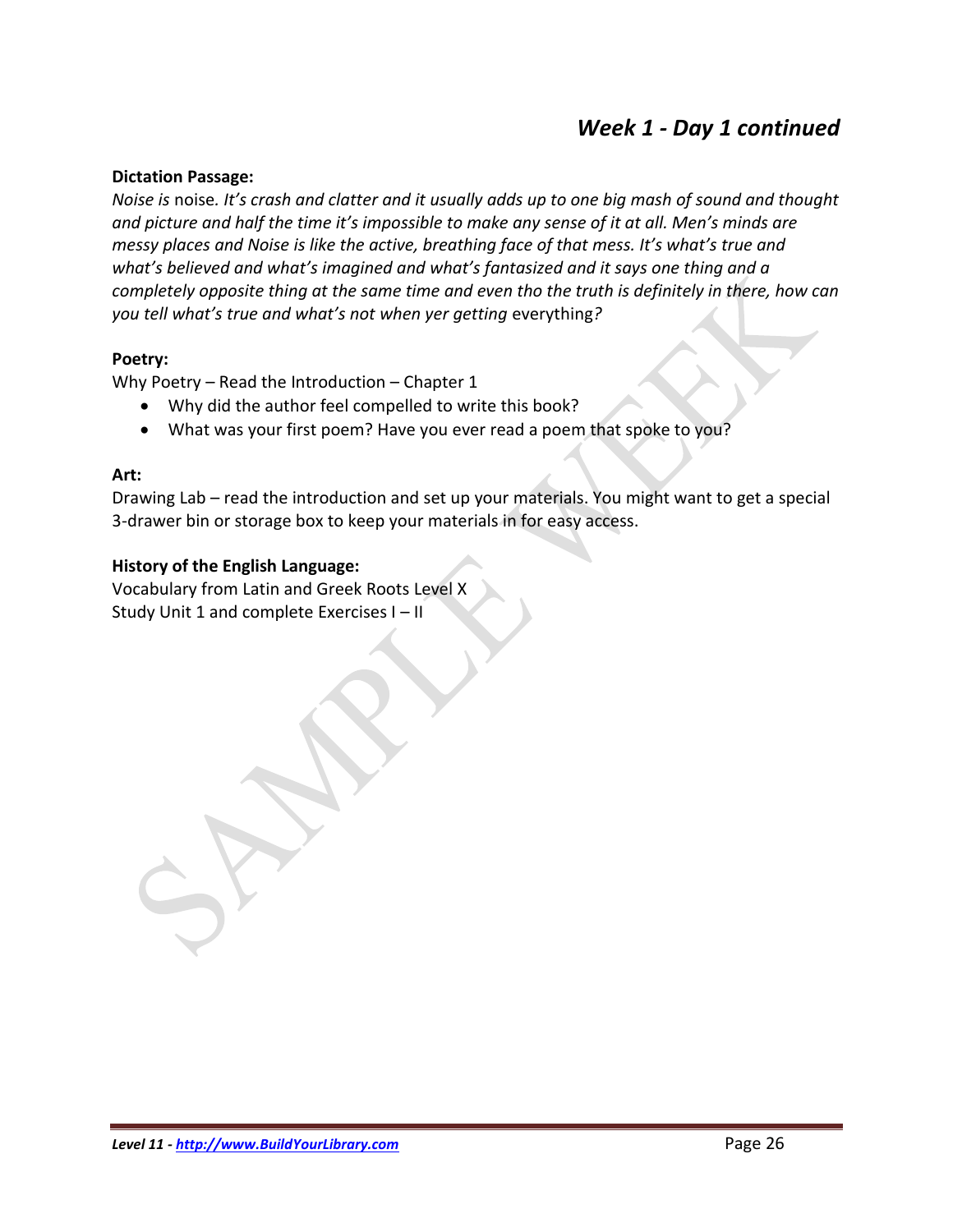### *Week 1 - Day 2*

### **History Reading:**

Before Columbus – read chapter 1

Key Idea/Topic – What we once thought to be true about the Americas before Columbus has been proven to be false. This book seeks to find the truth.

One of the oldest civilization in the world was unearthed in Peru – where they had built pyramids and mummified their dead before the Egyptians were doing the same. Scientists and archaeologists discovered that rather than their civilization being founded on agriculture as it had been in Sumer, Egypt, and China, it was founded on fishing.

Atlas of World History – read pages 110 – 111 Key Idea/Topic – The Incan and Aztec Empires

### **History Activity:**

Begin working on the Central and South American Empires activity page. You will be researching the three major empires – Aztec, Mayan and Inca. This week you will do basic research on all three using the activity page provided.

### **Chemistry Activity:**

Throughout this course, you will be keeping a Current Events journal or section in your notebook. Every week you should read the newspaper, or scan headlines online looking for news that pertains to Chemistry. It doesn't have to line up with what you are currently studying, so long as it falls under the category of chemistry.

Read the article and then write a summary about it to keep in your notebook.

### **Literature:**

The Knife of Never Letting  $Go$  – read chapters  $4 - 6$ 

### **Notes and Vocabulary:**

- Why did Ben and Cillian keep their plan a secret from Todd? Why did they have to send him away so quickly?
- What did Ben mean when he told Todd that knowledge is dangerous?
- What did Ben give Todd to help him understand?
- Describe the chaos in the swamp. Who attacked Todd? Why?
- What did Todd find was the cause of the quiet in the swam?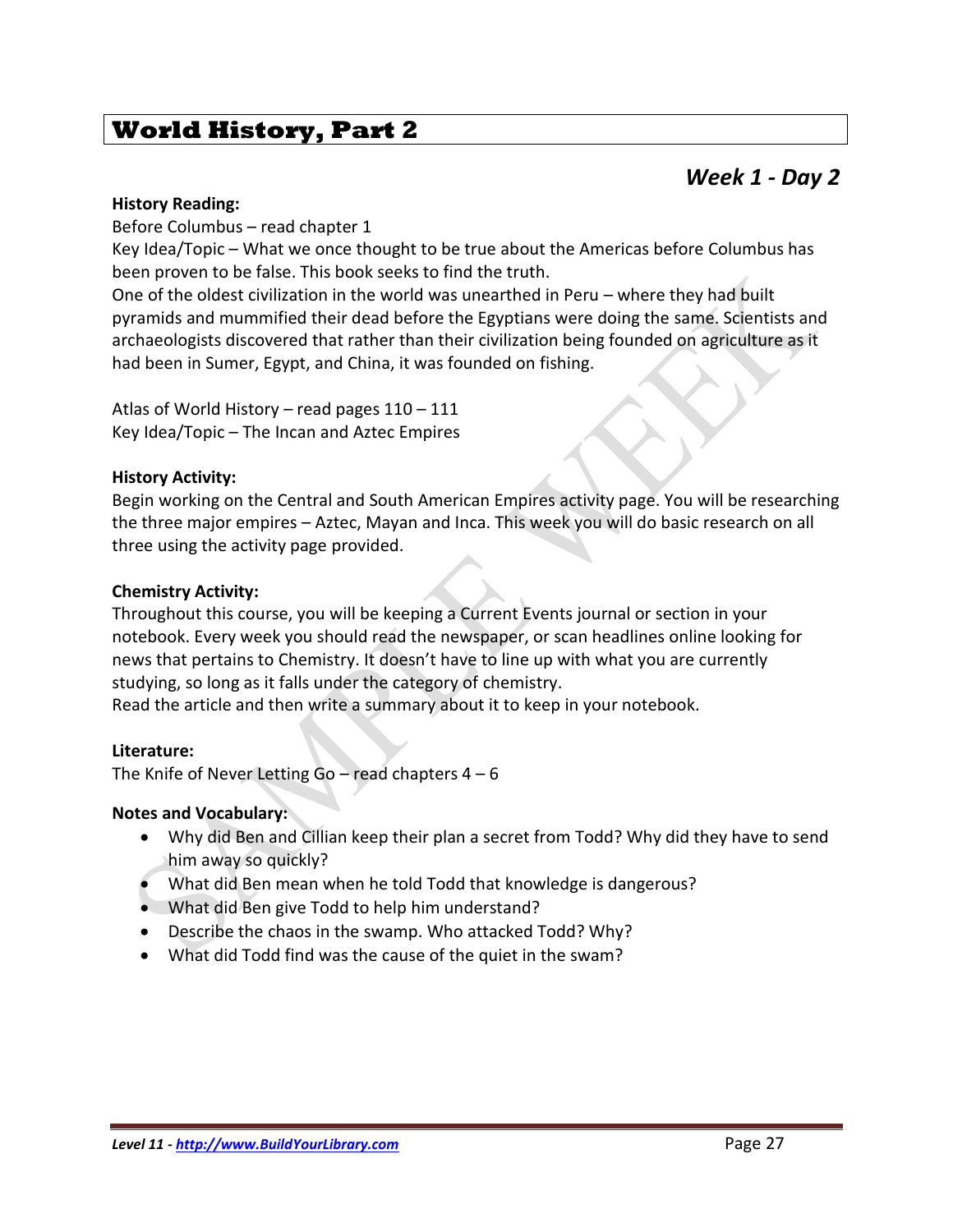## *Week 1 - Day 2 continued*

### **Dictation:**

Study the dictation.

### **History of the English Language:**

Excavating English – read chapter 1 and complete activities  $1.1 - 1.3$ You will be outlining and summarizing the chapters from this text this year. As you read, look for the main idea in each paragraph. If you aren't familiar with outlining, you can learn more here:<https://www.thoughtco.com/how-to-outline-a-chapter-4149501> Once you have written your outline, use it to write a summary of the chapter. Your summary

should be at least ½ page in length and include all the main points of the chapter.

Vocabulary from Latin & Greek Roots X – complete exercises III – IV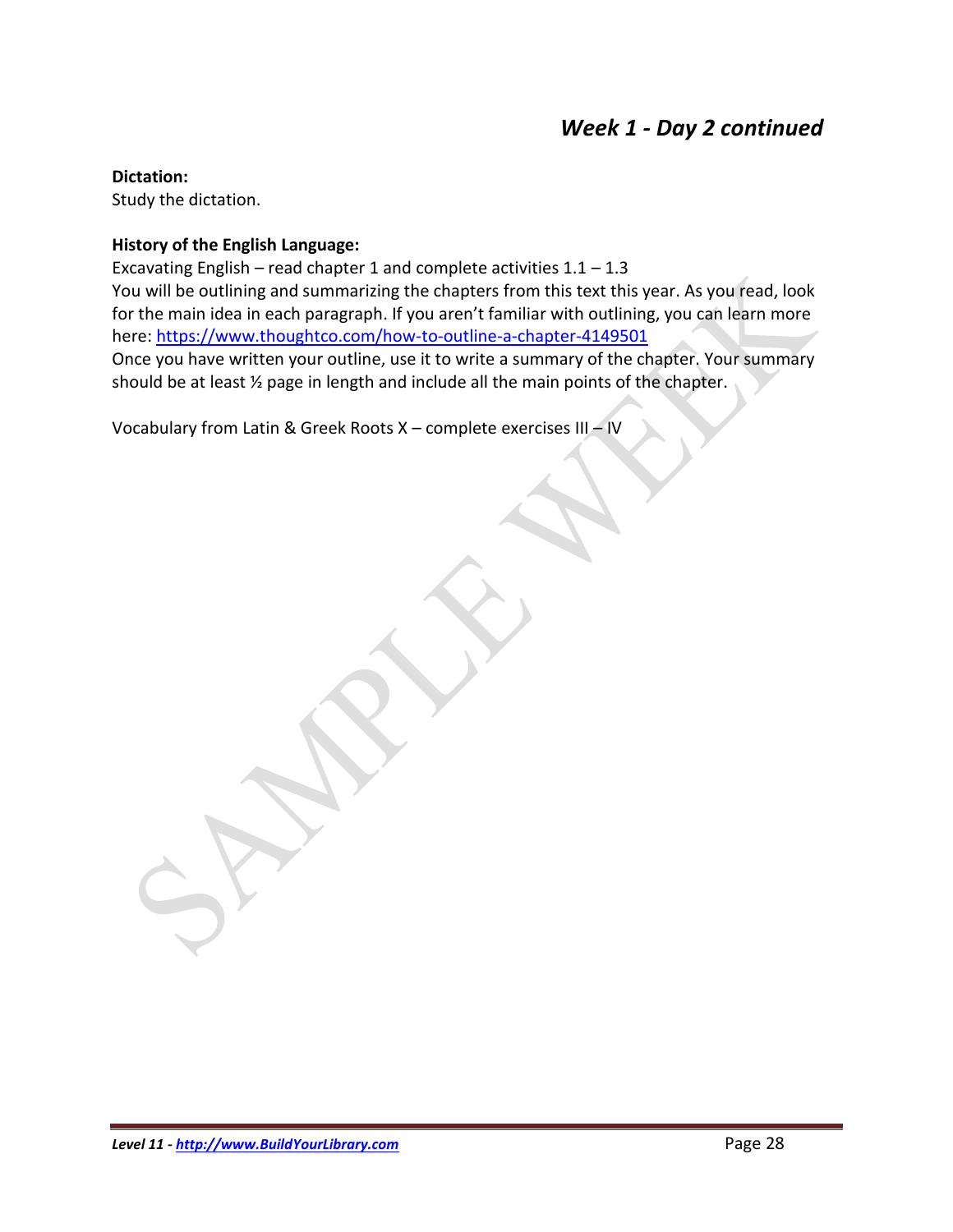### *Week 1 - Day 3*

### **History Reading:**

Before Columbus – read chapter 2

Key idea/Topic – Maize was the main crop produced in Mesoamerica, and it was a feat of genetic engineering. The Mesoamericans also created the *milpa*, which was a field of crops planted together, but the *milpa* was also the beginnings of a well-balanced diet. The maize and beans typically grown together complemented each other and made a perfectly balanced meal. Other *milpa* crops were squash and avocados. Maize spread across the Americas and even as far as Europe and Africa.

### **History Activity:**

Continue working on the Central and South American Empires activity page.

### **Chemistry Reading:**

Periodic Tales – read the Prologue

#### **Literature:**

The Knife of Never Letting Go – read chapters  $7 - 8$ 

#### **Notes and Vocabulary:**

- What are Todd's expectations about girls? Where did he learn this information? How did this girl differ?
- Why had Aaron attacked Todd? What was he really after?
- Why do you think the girl didn't trust Todd at first?
- Explain Todd's statement in your own words: "But a knife ain't just a thing, is it? It's a choice, it's something you do. A knife says yes or no, cut or not, die or don't. A knife takes a decision out of your hands and puts in in the world and it never goes back again." What do you think he is trying to say? Can you apply his statement to our world and current events?

### **Dictation:**

Study the dictation.

### **Poetry:**

Why Poetry – read chapter 2

• How does the author believe we should approach poetry? Why?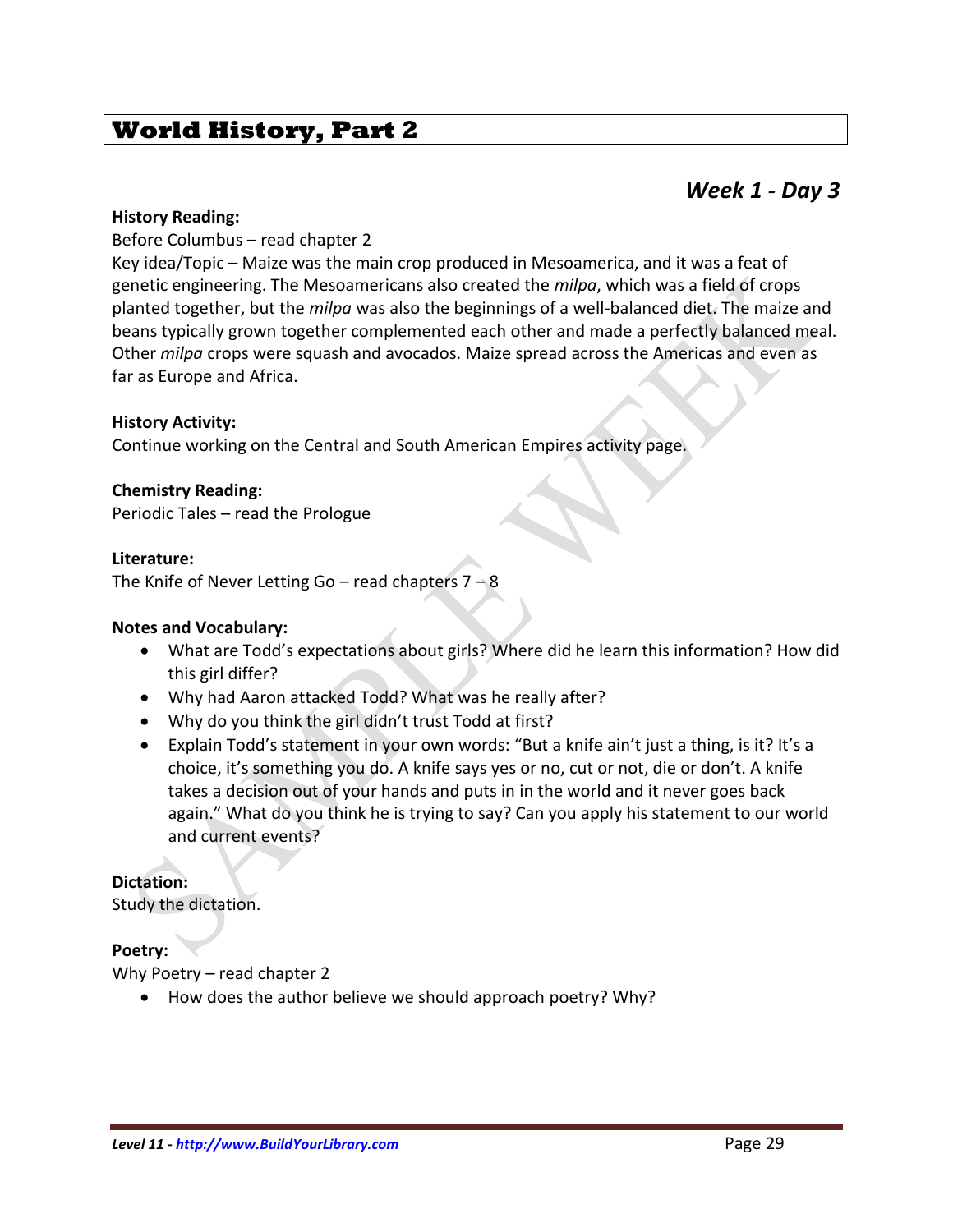### *Week 1 - Day 4*

#### **History Reading:**

Cartoon History – read pages  $8 - 16$ 

Key Idea/Topic – The rise of Tenochtitlan, founded by the Mexica, who were Aztecs who left their homeland and changed their name. They tried to live among the Toltecs but there was much hostility. They struck out again and made their way to central Mexico where they founded Tenochtitlan.

The History Book – read pages  $114 - 117$ Key Idea/Topic - The foundation of Tenochtitlan (Aztec and Incan Empires)

### **History Activity:**

Continue working on the Central and South American Empires activity page. Add "Tenochtitlan founded around 1325" to your timeline.

### **Chemistry Reading:**

CK-12 Text – read chapter 1.2 Key Idea/Topic – The Scientific Method

### **Chemistry Activity:**

- Write a summary of the readings. Be sure to include all key points.
- Answer the lesson review questions.
- Define all of the vocabulary terms listed at the beginning of the reading.

#### **Literature:**

The Knife of Never Letting Go – read chapters  $9 - 10$ 

#### **Notes and Vocabulary:**

- How did the girl arrive in New World?
- What did Todd realize about Aaron?
- What kind of technology did Todd see at the crash site? What does it tell you about where humans had been before New World and how much time has passed since the beginning of the New World colony?
- What did it bother Todd when the girl left the crash site without looking back?
- What did Todd realize about the girl's lack of Noise? What did he think it meant?

#### **Dictation:**

Complete dictation passage.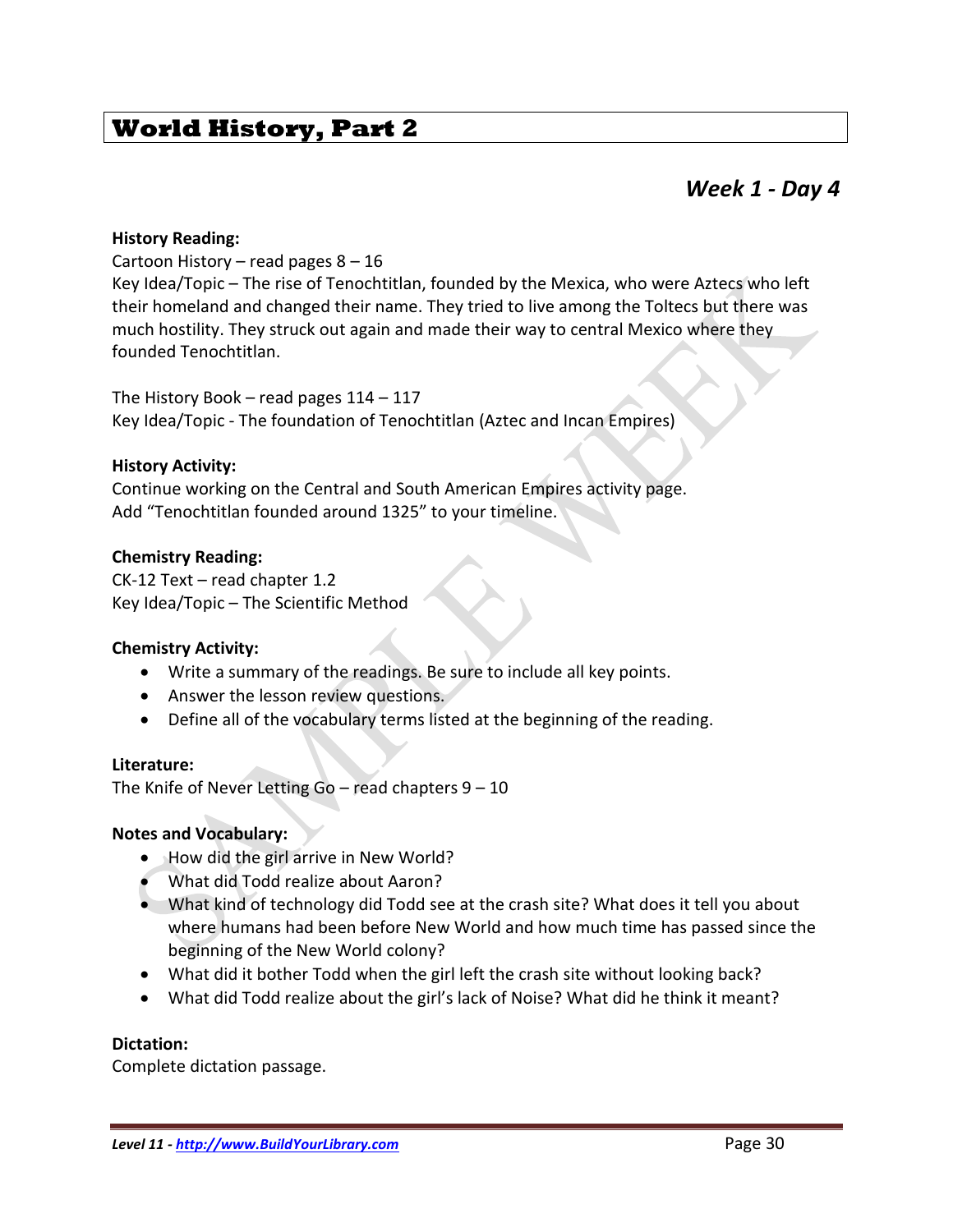## *Week 1 - Day 4 continued*

### **Art:**

Drawing Lab – read pages 16 – 17 and complete Lab 1 – Drawing Cats in Bed

### **History of the English Language:**

Vocabulary from Latin & Greek Roots X – complete Unit 1 lessons V – VI

Optional: The History of English Podcast is a fantastic supplemental resource to this course. It isn't complete as it only goes through the Middle Ages at the time of this writing. But I will be scheduling episodes to tie in with this course.

Today, listen to [The History of English Podcast Episode 1](http://historyofenglishpodcast.com/2012/06/18/episode-1-introduction/)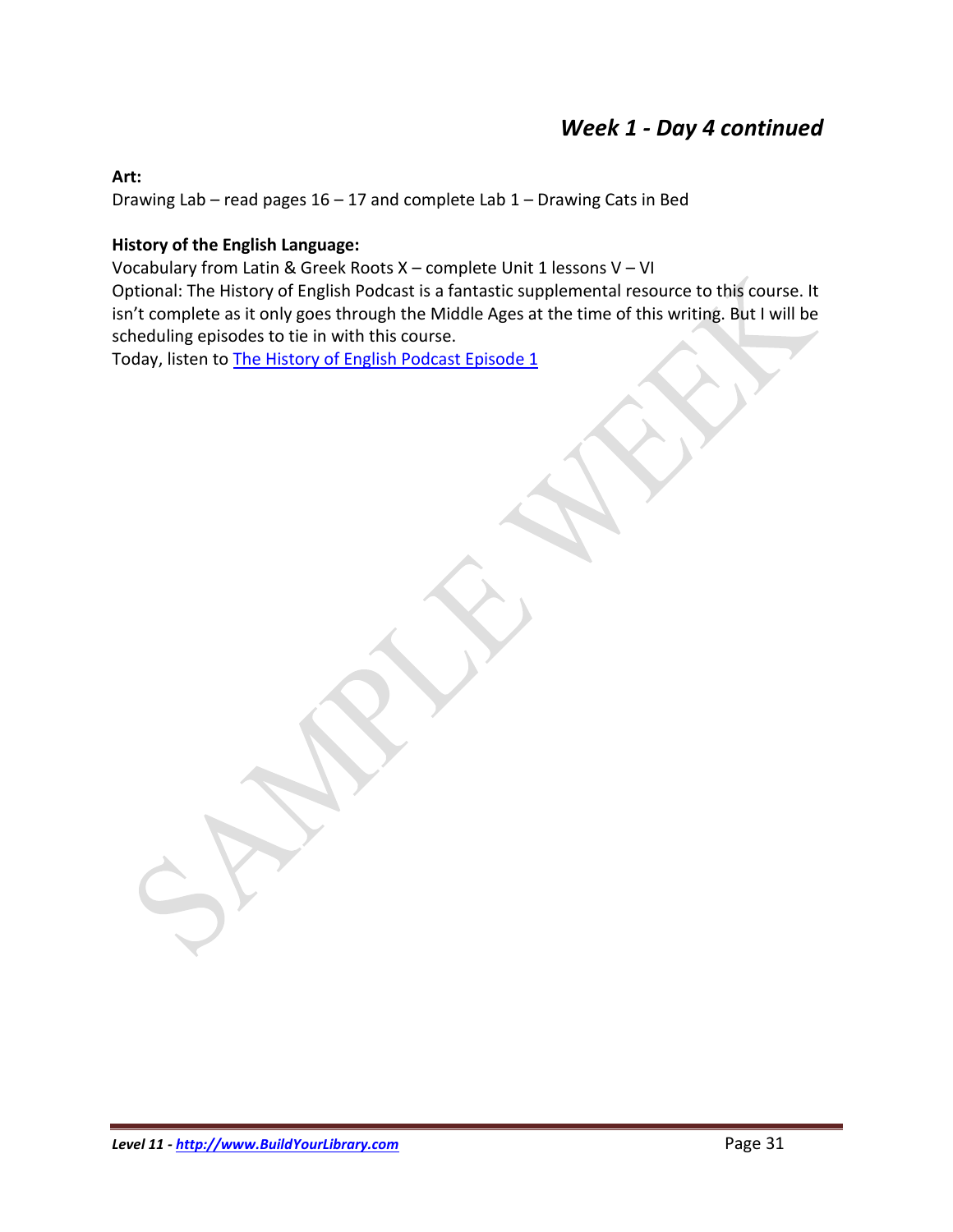### *Week 1 - Day 5*

### **History Reading:**

Atlas of World History – read pages 116 – 117 Key Idea/Topic – European Discovery of the world

#### **History Activity:**

- Complete your Central and South American Empires activity page.
- Draw and label a map of the major empires in Central and South America. Be sure to include a map key.
- Choose a topic from this week's readings and write a 5 paragraph, one-page report. You'll want to guide your child in narrowing down a topic, writing an outline and then using their outline to write their report.

### **Chemistry Reading:**

Periodic Tales – read El Dorado

### **Chemistry Activity:**

- Complete this virtual lab to help you better understand the Scientific Method: [How is a Controlled Experiment Performed](http://www.glencoe.com/sites/common_assets/science/virtual_labs/E16/E16.html) (Glencoe) and write a lab report.
- Watch this video[: The Nucleus | Crash Course Chemistry #1](https://www.youtube.com/watch?v=FSyAehMdpyI&list=PL8dPuuaLjXtPHzzYuWy6fYEaX9mQQ8oGr)
- Optional activity: Design a poster explaining the scientific method
- Optional: Take the [Chapter 1 Test.](https://www.ck12.org/quizbook/CK-12-Chemistry-Intermediate-Quizzes-and-Tests/section/1.0/)

### **Literature:**

The Knife of Never Letting Go – read chapters 11 - 12

#### **Notes and Vocabulary:**

- How did Todd try to calm Viola down? What didn't it work?
- What did he read in the book? What do you think it means?
- Who is coming after Todd and Viola? How did they manage to get away?
- Todd is full of anger and he directs it at this strange girl he barely knows. Who is he really angry at? Why?
- Why do you think it took so long for Viola to speak to Todd?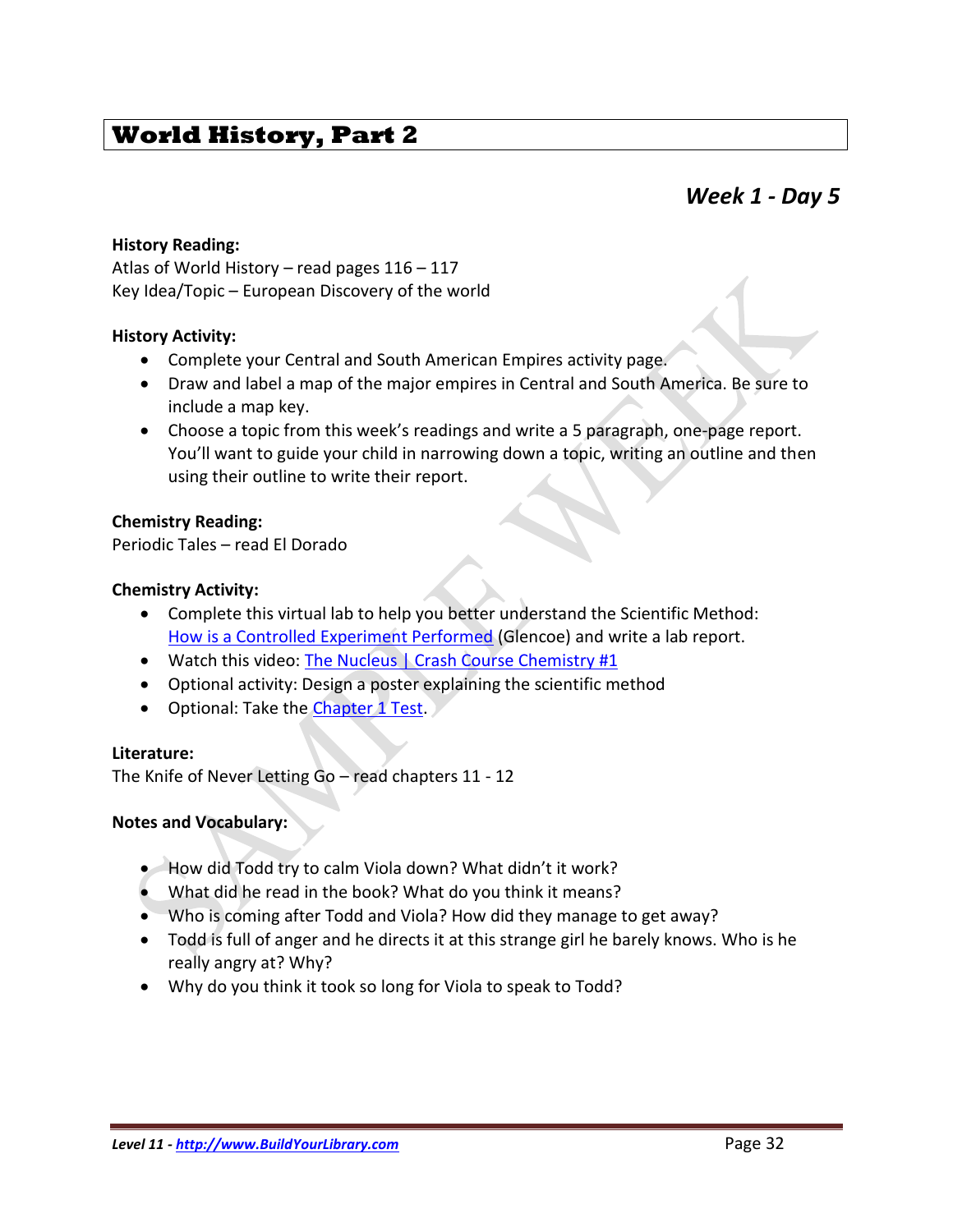### **Poetry:**

Why Poetry – read chapter 3

- What did Aristotle mean when he said that poets have "an eye for resemblances?"
- Think about an emotion you have strongly felt. Write a poem communicating that emotion. Don't worry about form or rhyming or any of the rules of proper poetry. Just write the words that come to you.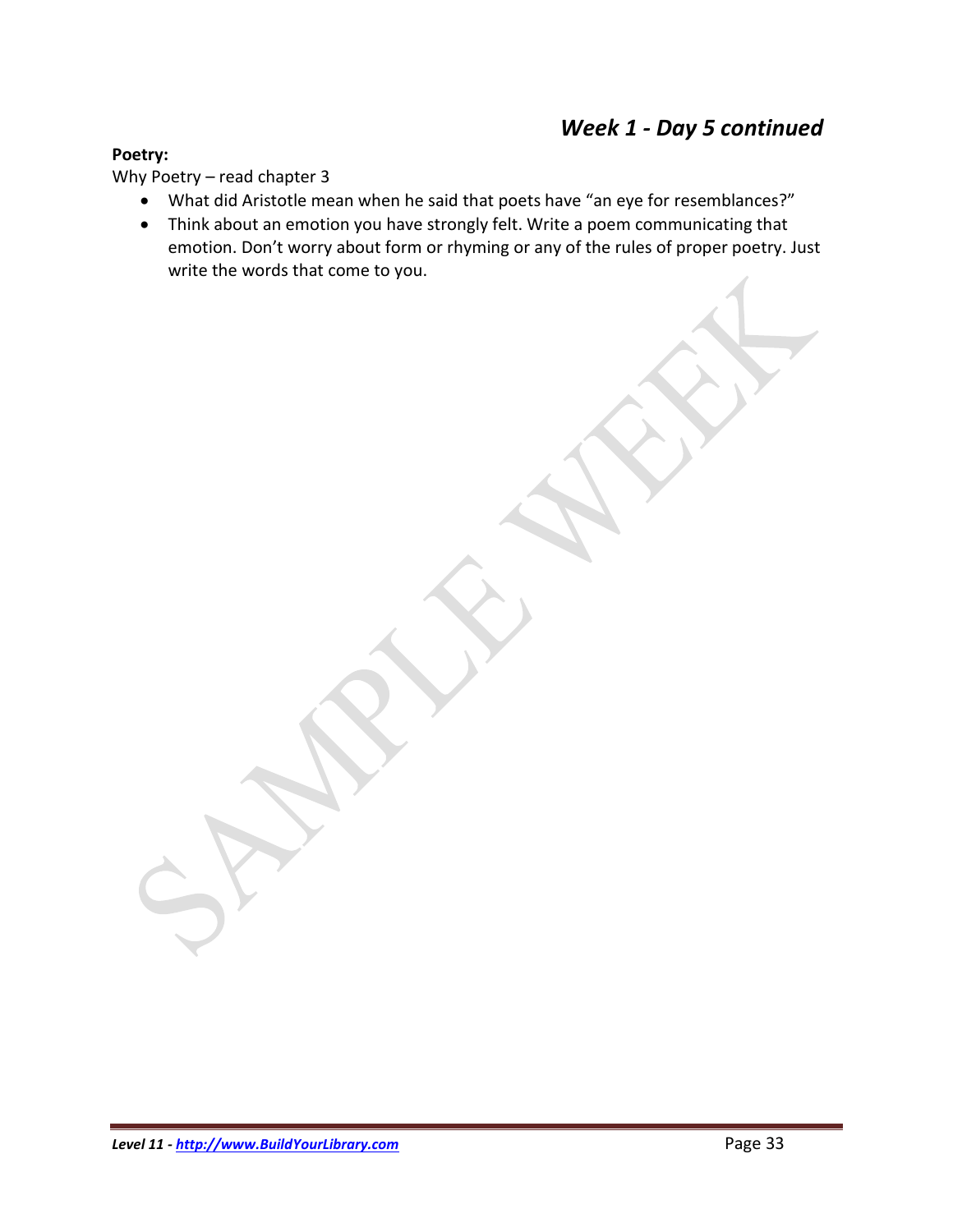## **Week 2**

|                                          | Day 1                | Day 2                      | Day 3                             | Day 4                            | Day 5         |
|------------------------------------------|----------------------|----------------------------|-----------------------------------|----------------------------------|---------------|
| <b>History</b><br>Cartoon History<br>(1) |                      | $pg. 17 - 24$              |                                   |                                  |               |
| <b>Before</b><br>Columbus                | Chapter 3            |                            |                                   | Chapter 4                        |               |
| THB                                      |                      | pg. 142 - 147              |                                   |                                  |               |
| Atlas of WH                              |                      |                            |                                   |                                  | pg. 120 - 121 |
| <b>WHD</b>                               |                      |                            |                                   |                                  | Chapter 16    |
| <b>Chemistry:</b><br>CK-12 Text          | Chapter 2.1          |                            | Chapter 2.2                       | Chapter 2.3                      |               |
|                                          |                      |                            |                                   |                                  |               |
| <b>Periodic Tales</b>                    |                      |                            |                                   |                                  |               |
|                                          |                      | <b>Going Platinum</b>      |                                   |                                  | Noble Metals  |
| Literature                               | Chapters             | Chapters                   | Chapters                          | Chapters                         | Chapters      |
| The Knife of                             | $13 - 14$            | $15 - 16$                  | $17 - 19$                         | $20 - 22$                        | $23 - 25$     |
| <b>Never Letting</b>                     |                      |                            |                                   |                                  |               |
| Go                                       |                      |                            |                                   |                                  |               |
| <b>History of</b>                        |                      | Excavating                 | Excavating                        |                                  |               |
| the English                              |                      | English Chapter<br>1 cont. | <b>English Chapter</b><br>1 cont. |                                  |               |
| Language                                 |                      |                            |                                   |                                  |               |
|                                          | <b>VLGR X Unit 2</b> | VLGR X Unit 2              |                                   | VLGR X Unit 2                    |               |
|                                          | $Ex.1 - II$          | Ex. $III - IV$             |                                   | Ex. V - VI                       |               |
| <b>Poetry</b>                            | Chapter 4            |                            | Chapter 5                         |                                  | Chapter 6     |
| <b>Why Poetry</b>                        |                      |                            |                                   |                                  |               |
| Language                                 |                      |                            |                                   | Dictation                        |               |
| <b>Arts</b>                              |                      |                            |                                   |                                  |               |
| Art                                      |                      |                            |                                   | Lab <sub>2</sub>                 |               |
| <b>Drawing Lab</b>                       |                      |                            |                                   | <b>Blind Contour</b><br>Giraffes |               |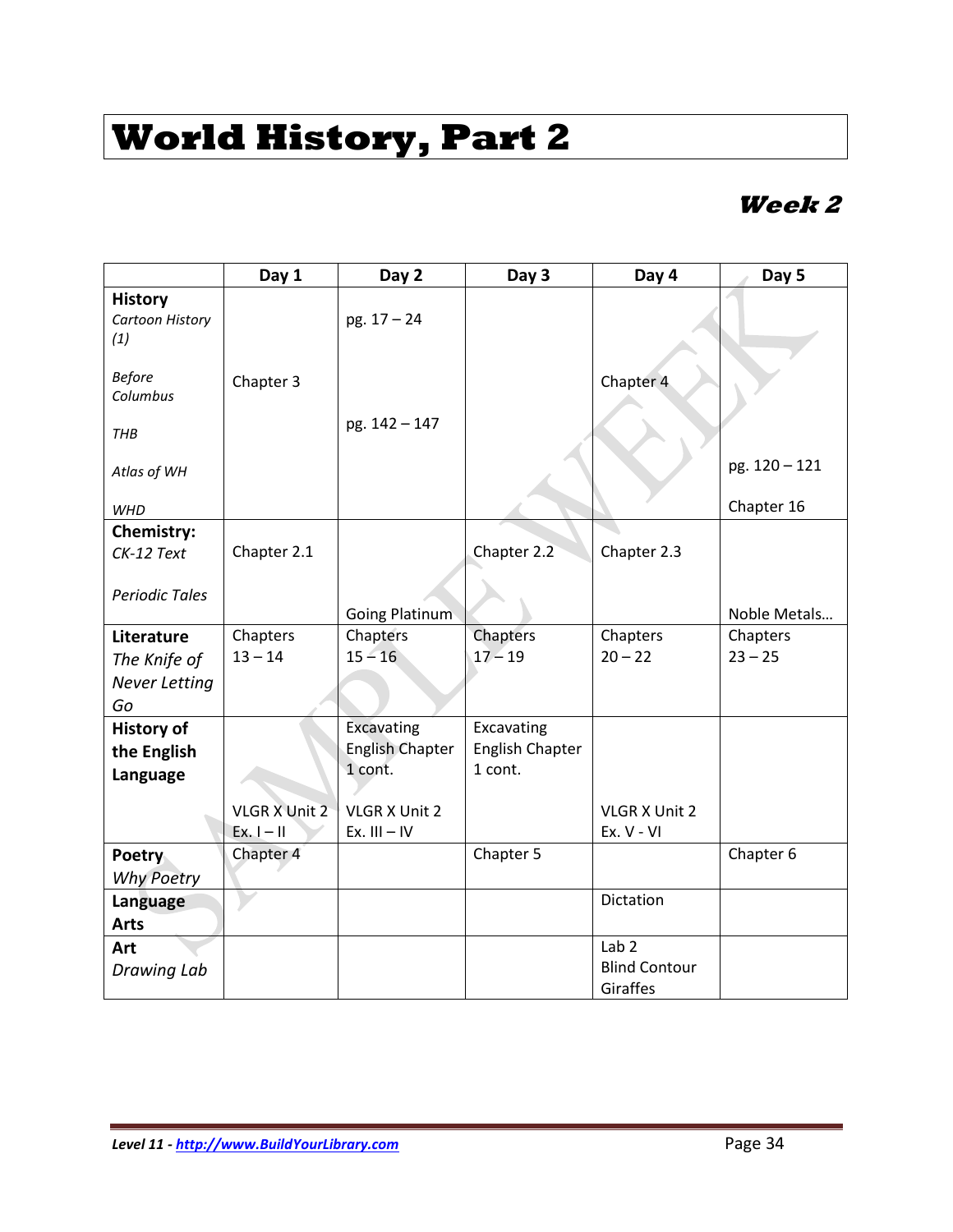### *Week 2 - Day 1*

### **History Reading:**

### Before Columbus – read chapter 3

Key Idea/Topic – The Olmec people lived in Mexico before the Mayans. They build clay mounds and may have been the first Americans to use any form of writing. Mesoamerica was a melting pot of cultures, which both borrowed and warred with each other.

### **Chemistry:**

CK – 12 Text – read chapter 2.1 Key Idea/Topic – Properties of Matter

### **Biology Activity:**

- Write a summary of the reading. Be sure to include all key points.
- Define all the terms found at the beginning of the chapter.
- Answer the lesson review questions.

### **Literature:**

The Knife of Never Letting Go – read chapters  $13 - 14$ 

### **Notes and Vocabulary:**

- How did Viola describe Todd's Noise?
- What history did Todd relate to Viola?
- How did Todd react when Viola told him what the message in his book meant? Why?
- Why did Todd and Viola blow up the bridge? Who did it belong to?
- Why didn't Todd trust Hildy? Why did Viola trust her?
- How did Todd view the women's quiet? How did being around them make him feel?

### **Dictation Passage:**

*"We crashed," she starts quietly, looking away. Then she clears her throat and says it again. "We crashed. There was a fire and we were flying low and we thought we'd be okay but something went wrong with the safety flumes and – "She holds open her hands to explain what follows the* and*. "We crashed."* 

### **History of the English Language:**

Vocabulary from Latin & Greek Roots – Study Unit 2 and complete exercises I – II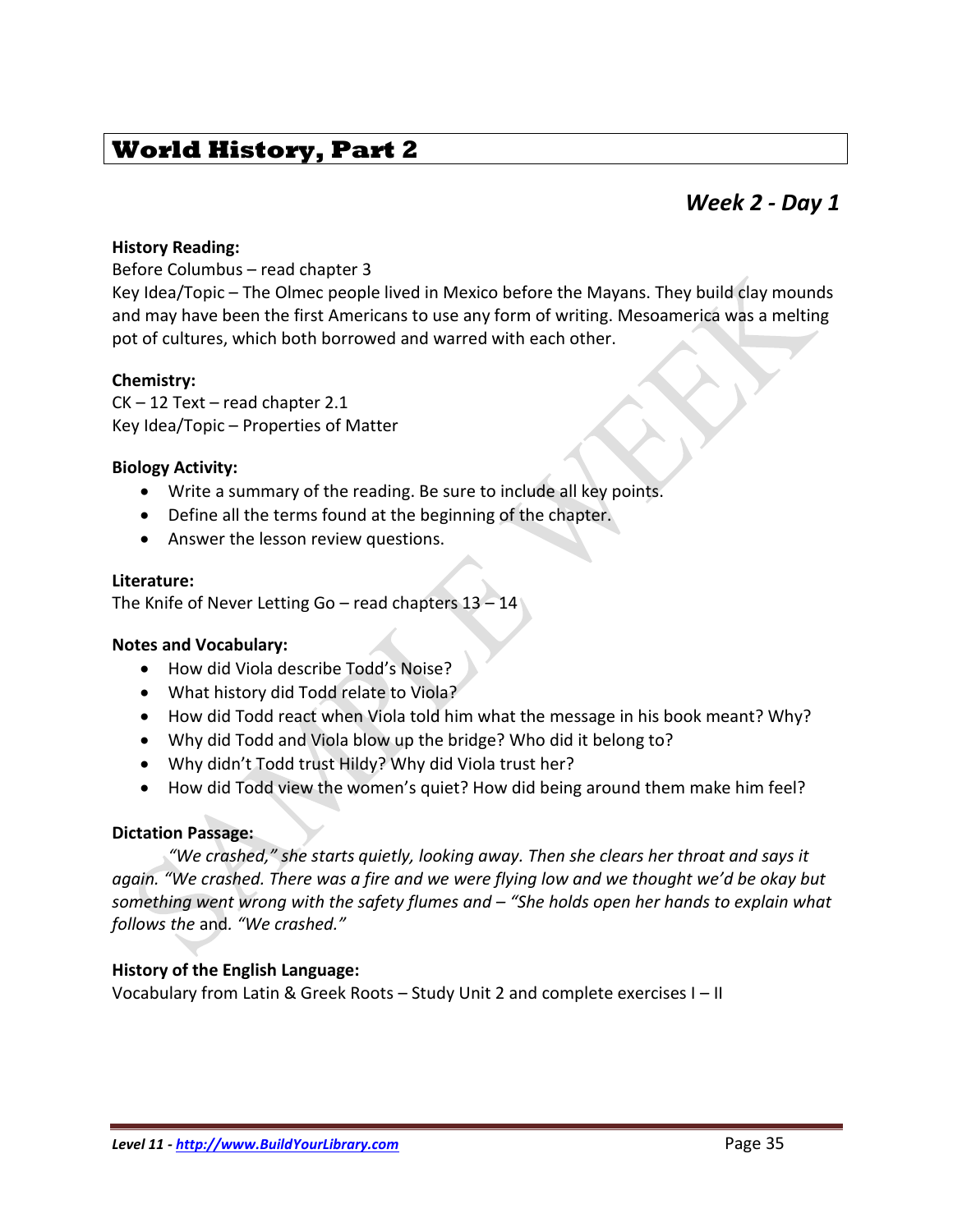## *Week 2 - Day 1 continued*

### **Poetry:**

Why Poetry – read chapter 4

- Explain how defamiliarizing works in poetry. Give an example not used in the text.
- What did the author mean when he said: "To live morally, to avoid self-delusion and even monstrosity, we have to think about what we are saying, and to avoid euphemism and cliché."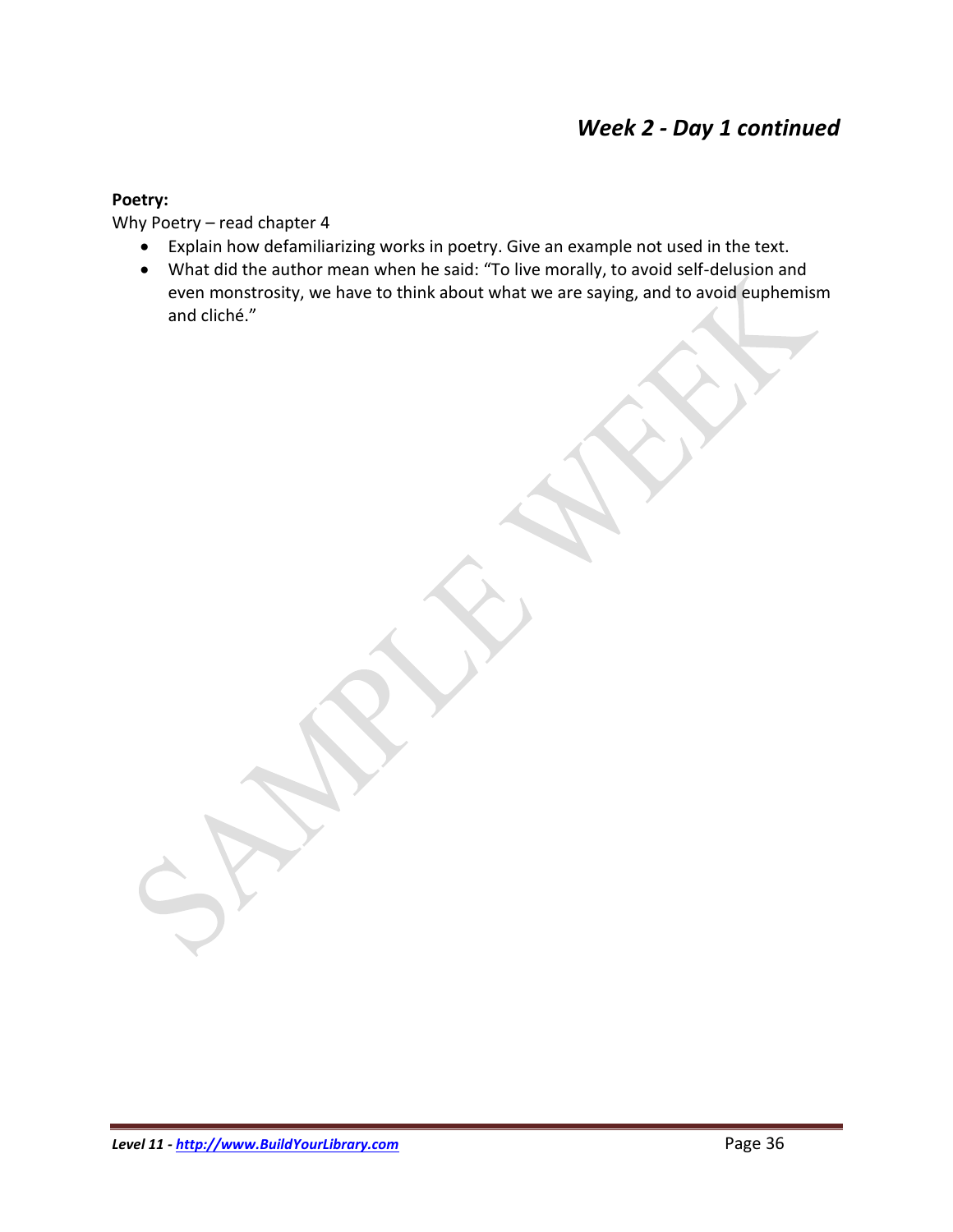## *Week 2 - Day 2*

### **History Reading:**

Cartoon History of the Universe  $(1)$  – read pages  $17 - 24$ 

Key Idea/Topic – Christopher Columbus sailed across the Atlantic in 1492 backed by the Spanish royals, King Ferdinand and Queen Isabella. He enslaved and killed many natives, attempted to convert them all to Christianity, and found himself stripped of his titles when King Ferdinand was unhappy with his progress. Columbus began the Spanish exploration and rule of South and Central America.

The History Book – read pages 142 – 147 Key Idea/Topic – Christopher Columbus reaches America

### **History Activity:**

- Imagine you are a time traveling news reporter. Write an investigative report about Columbus landing in the Americas. Interview the natives as well as Columbus and his men to get the whole story. This report should be a minimum of one full page and no more than 3 pages in length. You can use the Columbus Investigative Report activity page to organize your ideas. If you like, you can include images (either your own sketches or images found through Google Images) to enhance your report. This assignment is due on Day 5.
- Add "Christopher Columbus "discovers" America" to your timeline.

### **Chemistry Reading:**

Periodic Tales – read Going Platinum – pages 29 – 37

### **Chemistry Activity:**

Continue adding to your Current Events science journal.

### **Literature:**

The Knife of Never Letting Go – read chapters  $15 - 16$ 

### **Note and Vocabulary:**

- Describe Hildy and Tam. How did they treat Todd and Viola?
- What did Hildy and Tam try to say about Prentisstown? Why didn't Todd accept this information?
- What is the name of the settlement? Who was Hildy planning on bringing them to see?
- Why do you think Todd was so defensive about not being able to read his book?
- Compare and contrast the settlements of Prentisstown and Farbranch.
- What happened when word got out that Todd was from Prentisstown?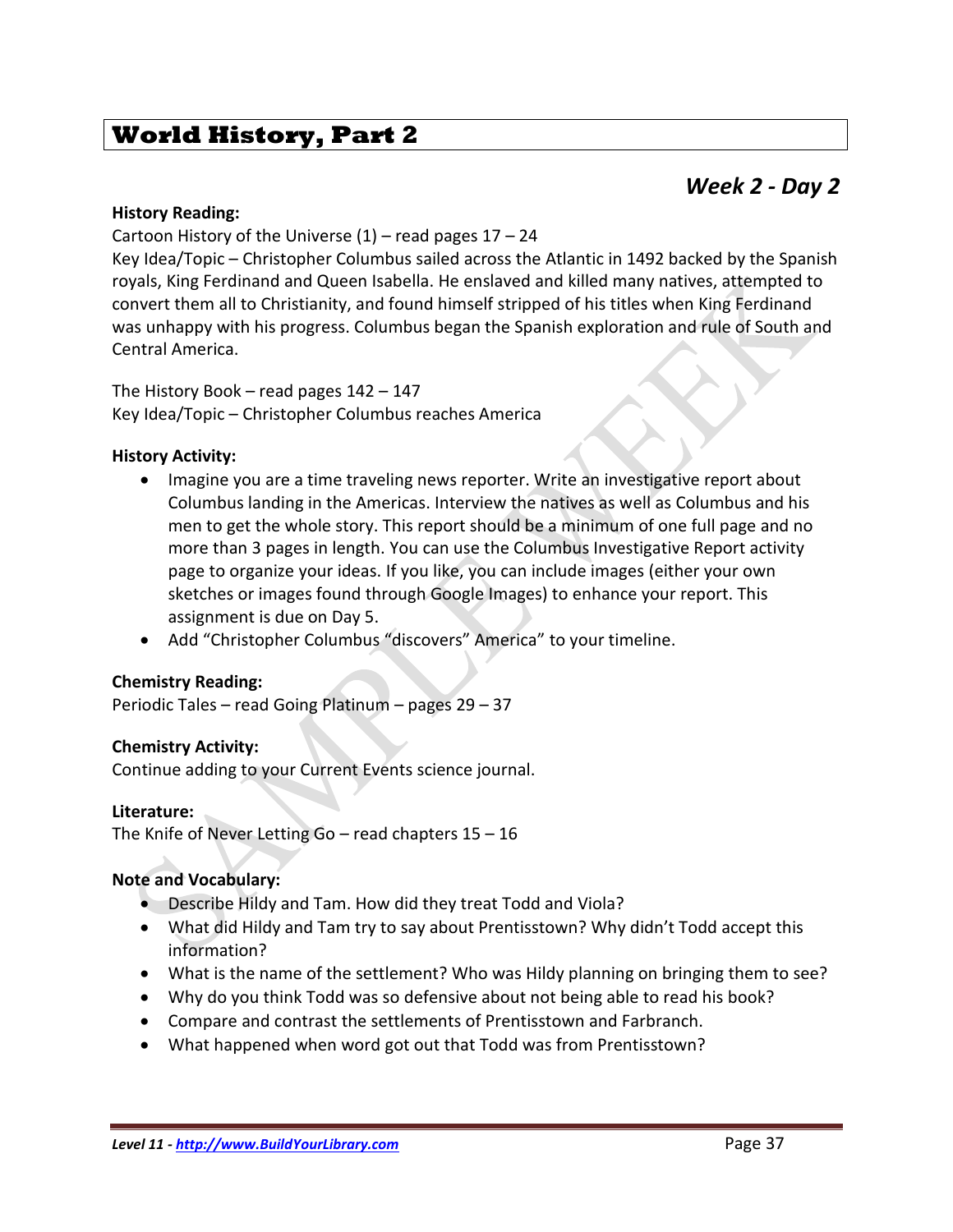## *Week 2 - Day 2 continued*

**Dictation:**

Study the dictation passage.

### **History of the English Language:**

Excavating English – Complete Activities  $1.4 - 1.5$ Vocabulary from Latin & Greek Roots – Unit 2 complete exercises III – IV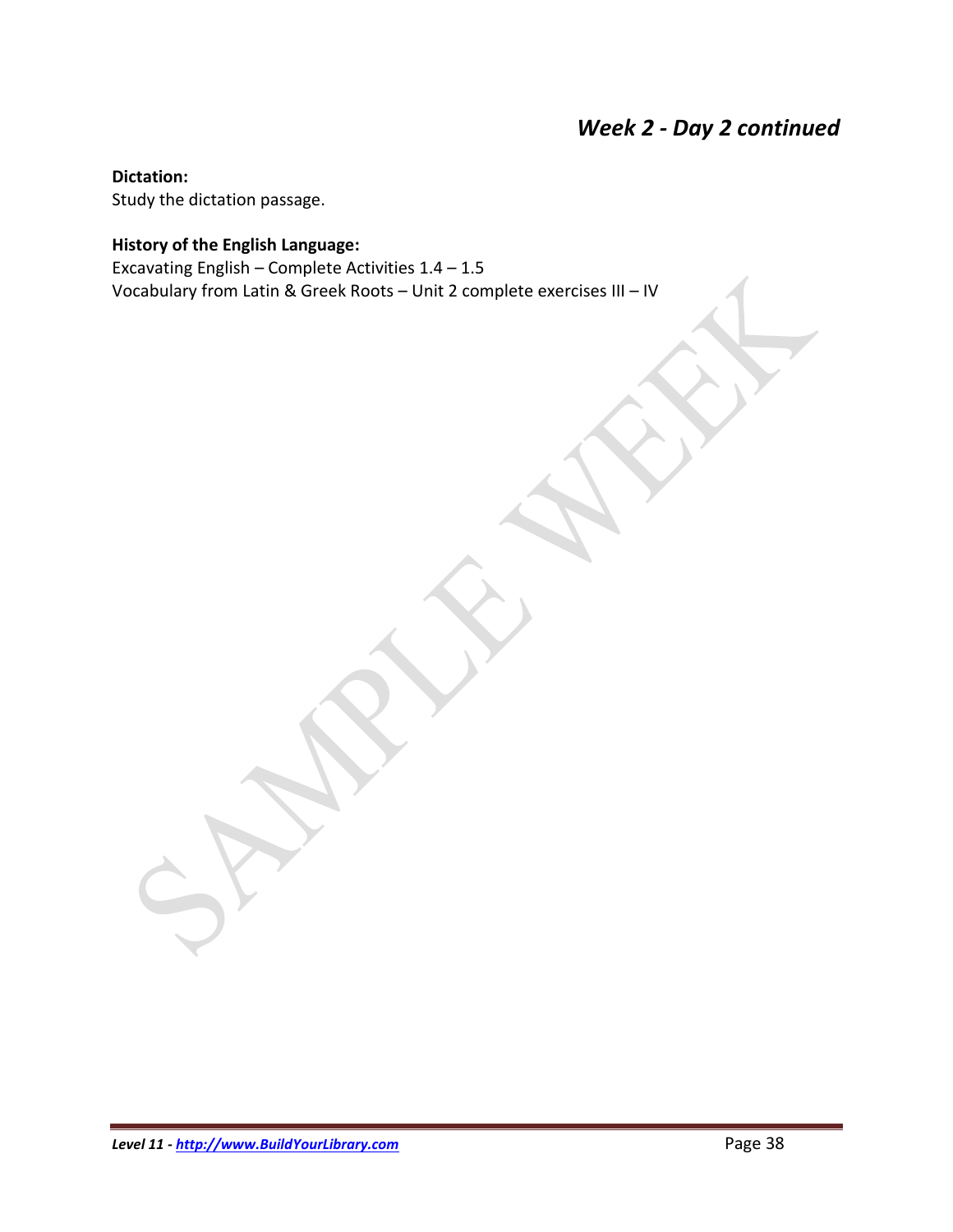### *Week 2 - Day 3*

### **History Activity:**

Continue to work on your Columbus Investigative Report.

### **Chemistry Reading:**

CK-12 Text – read chapter 2.2 Key Idea/Topic – Classification of Matter

### **Chemistry Activity:**

- Write a summary of the reading. Be sure to include all key points.
- Answer the lesson review questions.
- Define all the terms found at the beginning of the chapter.
- Complete this online activity: [Color Separation Activity](http://www.pbs.org/wgbh/nova/bombingactivity/chromatog.html) (NOVA)

### **Literature:**

The Knife of Never Letting Go – read chapters  $17 - 19$ 

### **Notes and Vocabulary:**

- What kind of reaction did Todd and Viola receive upon their arrival at Farbranch?
- What was Viola hoping to find there? Why don't they have it?
- What job was Todd given? Viola? Why did Todd find this frustrating?
- Why did Francia and Hildy call a town meeting?
- What made the Noise easier to deal with in Farbranch? What observation did Todd make about the Noise in Farbranch compared to the noise in Prentisstown?
- What did Hildy tell them about the original settlers to New World?
- What made Toddd see that Farbranch wasn't safe for them?
- Why did Viola want to go to Haven? Why did Todd agree to go with her?
- What did they see when they looked back at Farbranch?

### **Dictation:**

Study the dictation passage.

### **Poetry:**

Why Poetry – read chapter 5

- What makes a poem a poem?
- What is free verse? How does it differ from other forms of poetry?
- What does the author have to say about rhyme in poetry? Why do many modern poets eschew rhyming in their work?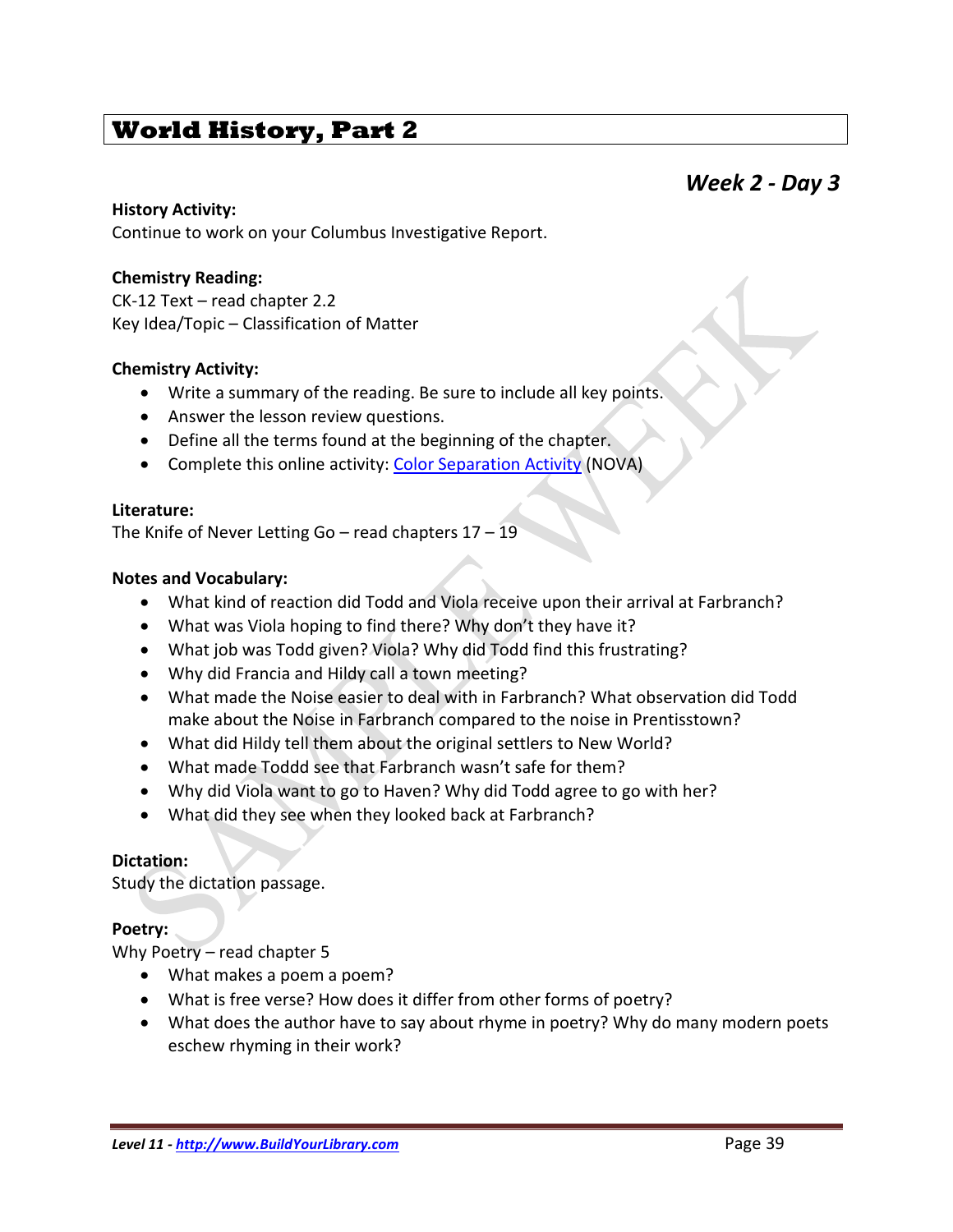### **History of the English Language:**

Excavating English – Complete activity 1.6 (A Map Activity).

Take this activity further – Write a one-page essay discussing how the English language spread across the globe. Where did it originate? How did it become one of the most spoken languages on Earth? This assignment is due on Day 4.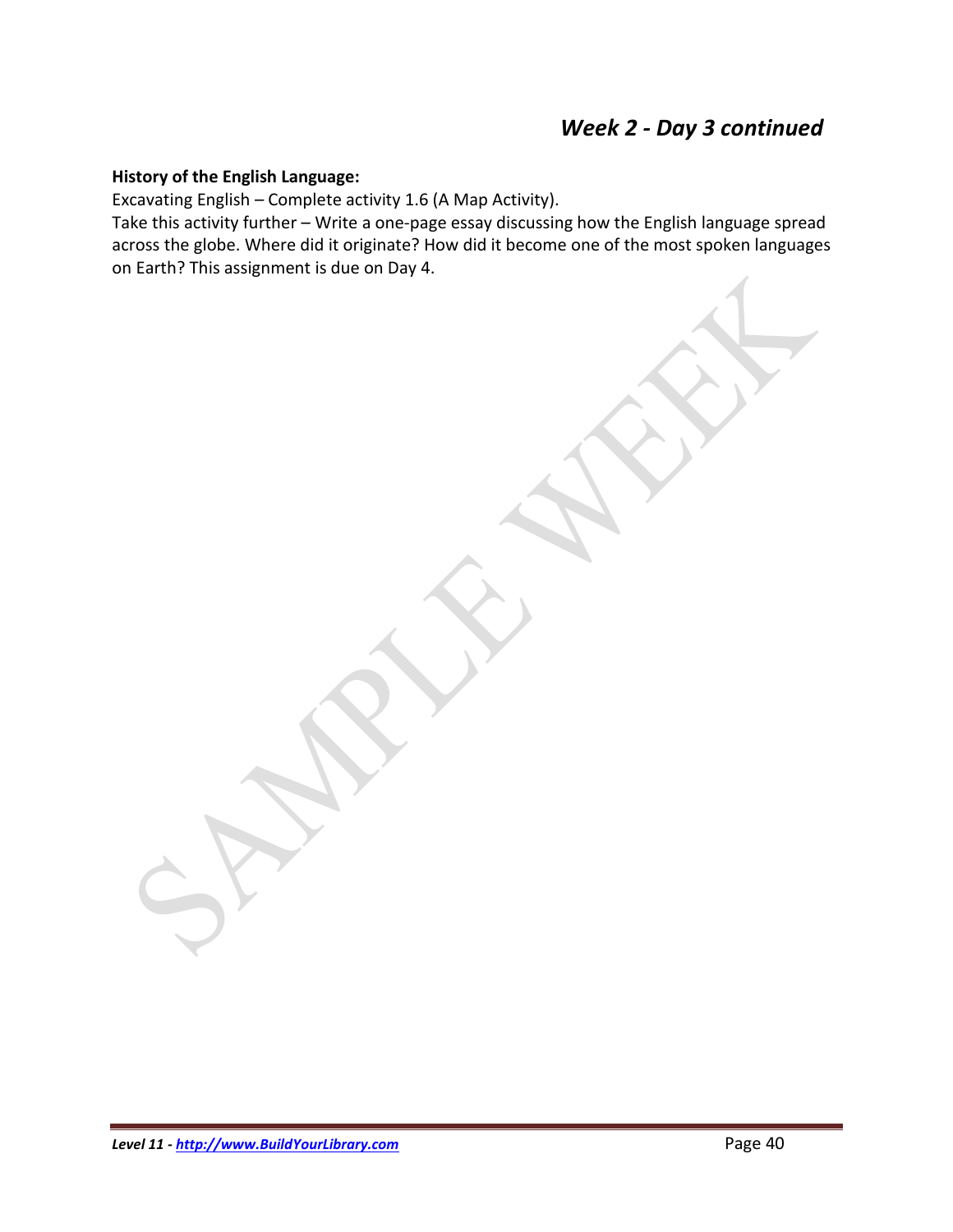### *Week 2 - Day 4*

### **History Reading:**

Before Columbus – read chapter 4

Key Idea/Topic – The Inca were a strong Peruvian people, building one of the biggest empires in America by the mid-1400s. However, the Spanish conquistadors were able to defeat them and destroy not only their empire but their culture in just a short amount of time.

### **History Activity:**

Continue to work on your Columbus Investigative Report. Add "The Inca Empire fell in 1532 with the arrival of the Spanish" to your timeline.

### **Chemistry Reading:**

CK-12 Text – read chapter 2.3 Key Idea/Topic – Changes in Matter

### **Chemistry Activity:**

- Write a summary of the reading. Be sure to include all key points.
- Define all the terms found at the beginning of the chapter.
- Answer the Lesson Review Questions.

### **Literature:**

The Knife of Never Letting Go – read chapters  $20 - 22$ 

#### **Notes and Vocabulary:**

- Why did Todd insist on looking back at the Prentisstown army? What was he looking for?
- Todd finally allowed Viola to read the note on the map. What did Ben want Todd to do? What would this mean for the future?
- Why did Todd say that 13 was the age of adulthood on New World? What was different about the passing of time there?
- How did Viola view the New World settlers? Why did this anger Todd?
- All the animals on New World can talk, though their language is much simpler than human speech. Make a list of animals and write what you imagine their Noise might sound like.
- Describe Wilf. Why do you think people dismiss him?
- Why did Viola lie to Wilf? Why did Todd find it so shocking? Do you think Wilf knew they were lying?

### **Dictation:**

Complete dictation passage.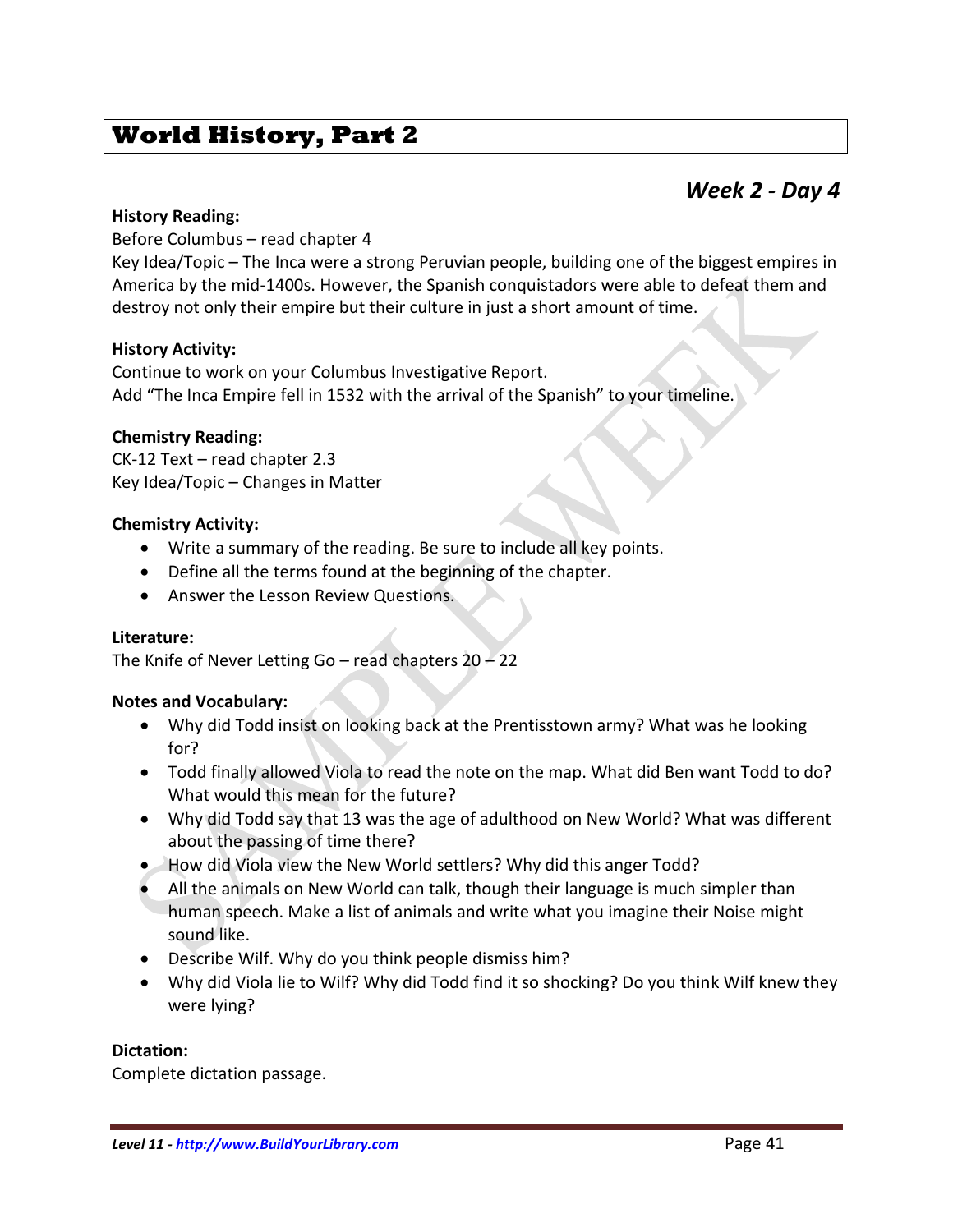## *Week 2 - Day 4 continued*

### **Art:**

Drawing Lab – read pages 18 – 19 and complete the Blind Contour Giraffes project.

### **History of the English Language:**

Complete your spread of the English Language essay. Vocabulary from Latin & Greek Roots X – complete Unit 2 exercises V – VI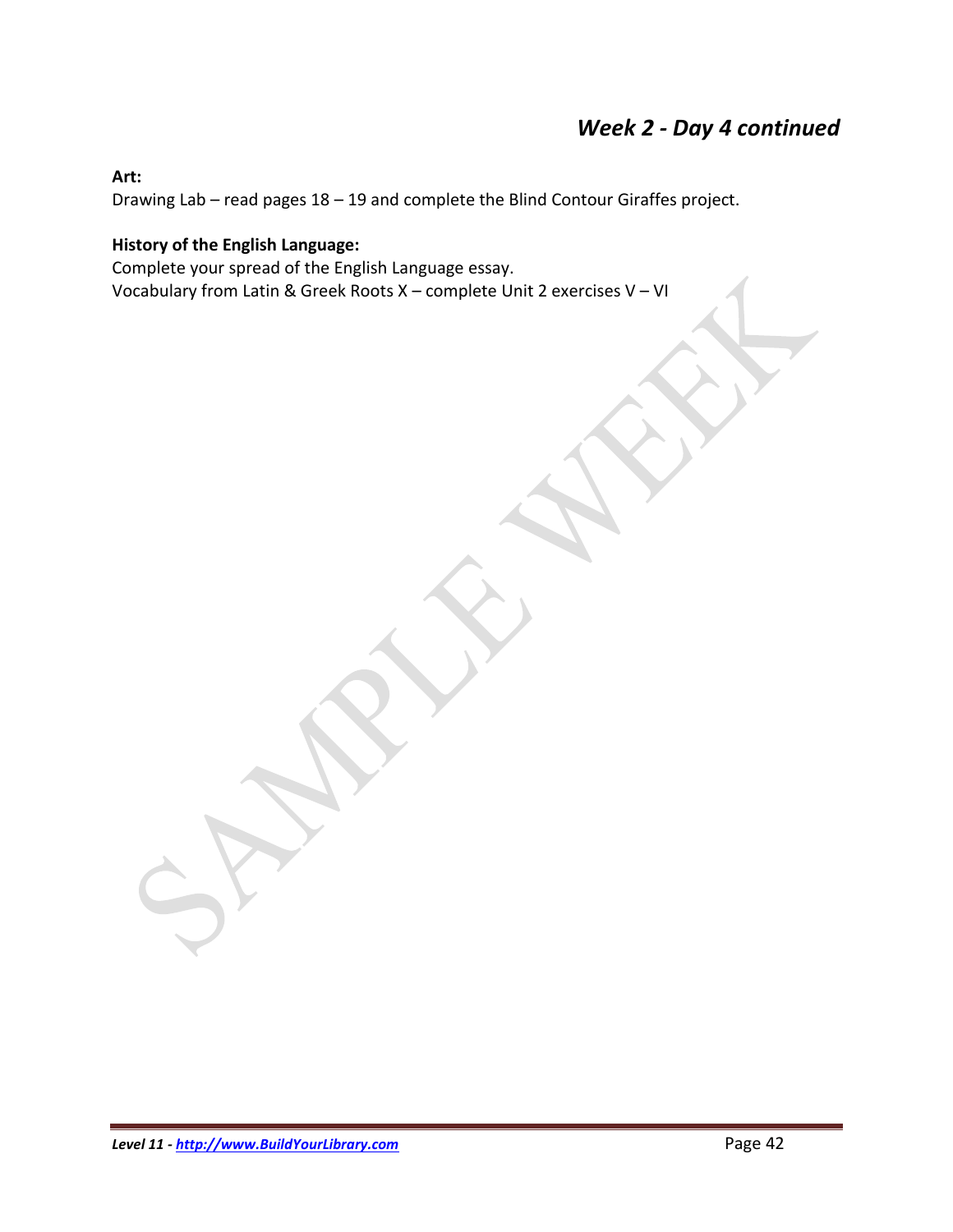### *Week 2 - Day 5*

### **History Reading:**

World History in Documents – read chapter 16 Key Idea/Topic – Europeans and American Indians: Explorers, Conquerors, and Aztec Reactions

Atlas of World History – read pages 120 – 121 Key Idea/Topic – Spain and Exploration in the Americas

### **History Activity:**

- Choose a topic from this week's readings and write a 5 paragraph, one-page report. You'll want to guide your child in narrowing down a topic, writing an outline and then using their outline to write their report.
- Complete and turn in your Columbus Investigative Report.
- Watch the Crash Course World History video: [Columbus, de Gama, and Zheng He! 15](https://www.youtube.com/watch?v=NjEGncridoQ&list=PLBDA2E52FB1EF80C9&index=21)<sup>th</sup> [Century Mariners](https://www.youtube.com/watch?v=NjEGncridoQ&list=PLBDA2E52FB1EF80C9&index=21)
- Map Work Draw and label a map showing the Spanish exploration of the Americas.

### **Chemistry Reading:**

Periodic Tales – read pages 37 – 43 – Noble Metals, Ignobly Announced

### **Chemistry Activity:**

Complete the virtual lab: [States of Matter](https://phet.colorado.edu/en/simulation/states-of-matter) (PHET Interactive Simulations) and write a lab report. Watch the video: [Doing Solids | Crash Course Chemistry.](https://www.youtube.com/watch?v=bzr-byiSXlA&index=33&list=PL8dPuuaLjXtPHzzYuWy6fYEaX9mQQ8oGr) Optional: Take the [Chapter 2 Test.](https://www.ck12.org/quizbook/CK-12-Chemistry-Intermediate-Quizzes-and-Tests/section/2.0/)

### **Literature:**

The Knife of Never Letting  $Go - read chapters 23 - 25$ 

### **Note and Vocabulary:**

- Why was Mr. Prentiss Jr. looking for Todd?
- Why couldn't Todd kill Mr. Prentiss Jr.? Why did he see this as weakness? How did Viola see it? Why?
- Describe the Spackle.
- What did Todd believe to be true about the Spackle? How did he react upon seeing one?
- Why was Viola so upset with Todd?
- When he'd realized what he had done, how did Todd react? What do you think that says about his character?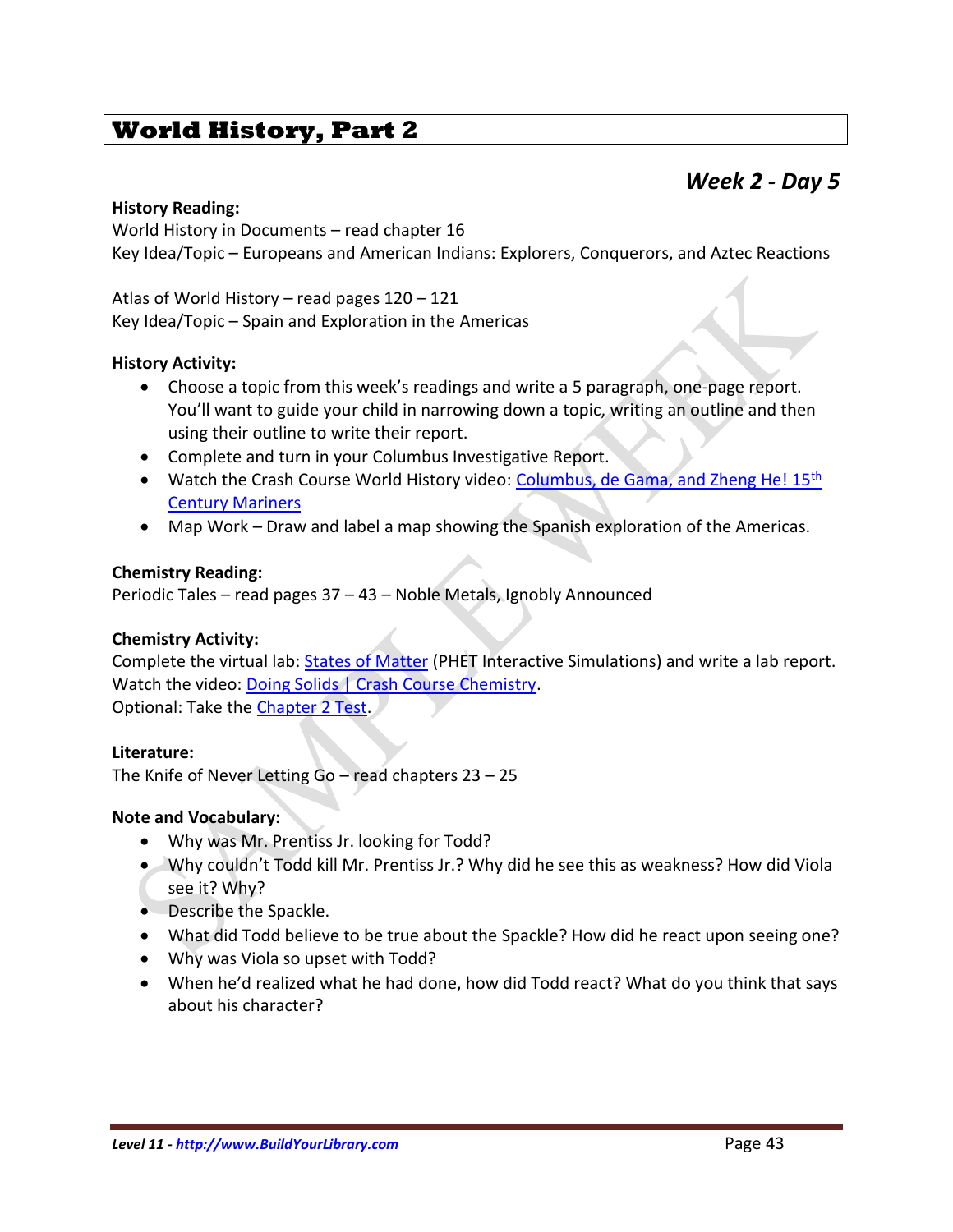## *Week 2 - Day 5 continued*

### **Poetry:**

Why Poetry – read chapter 6

- Explain this statement: "Poetry is a constructed conversation on the frontier of dreaming."
- Where does the title of this chapter come from?
- How does the author explain that "The One Thing That Could Save America" can actually save it?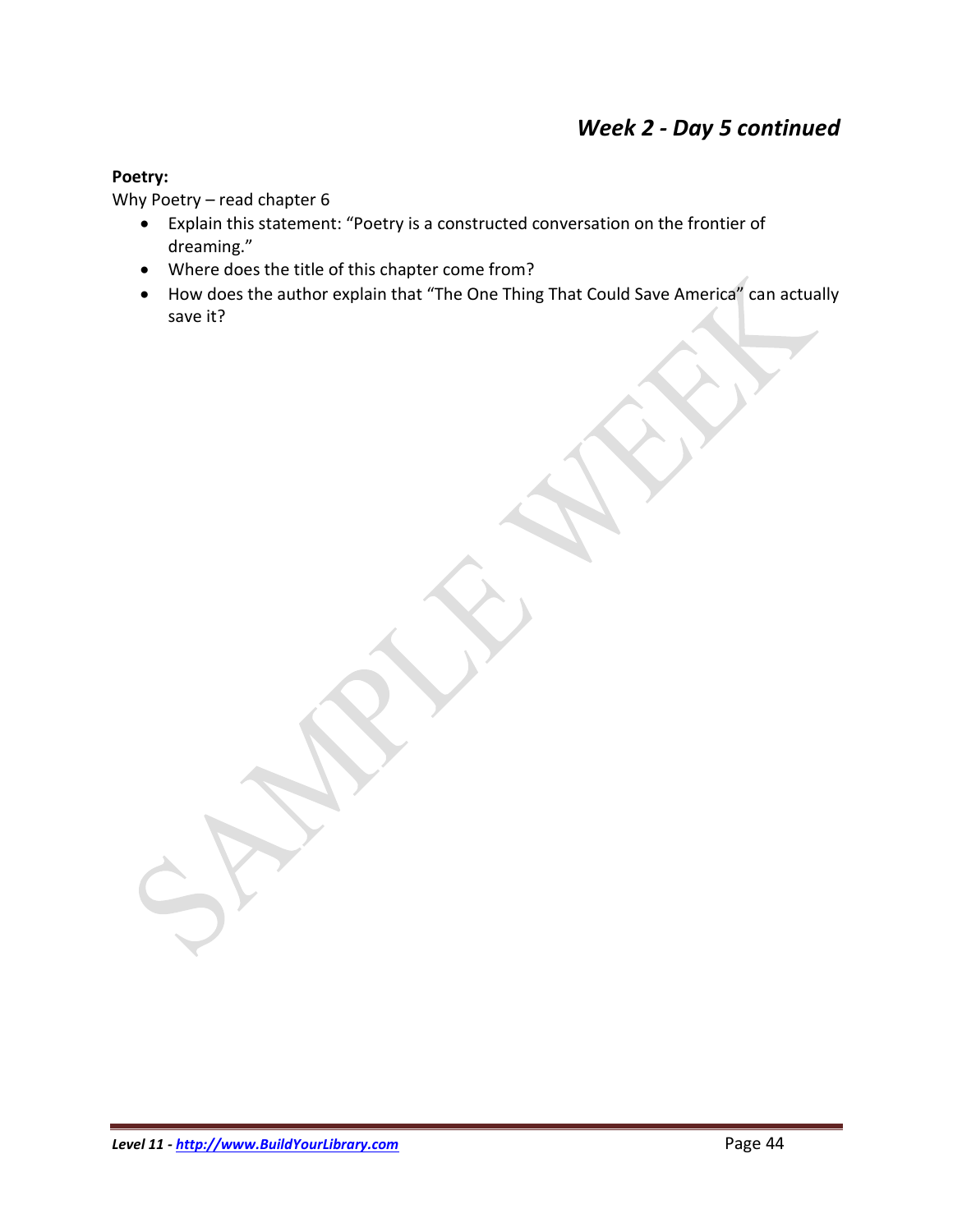# **Appendix**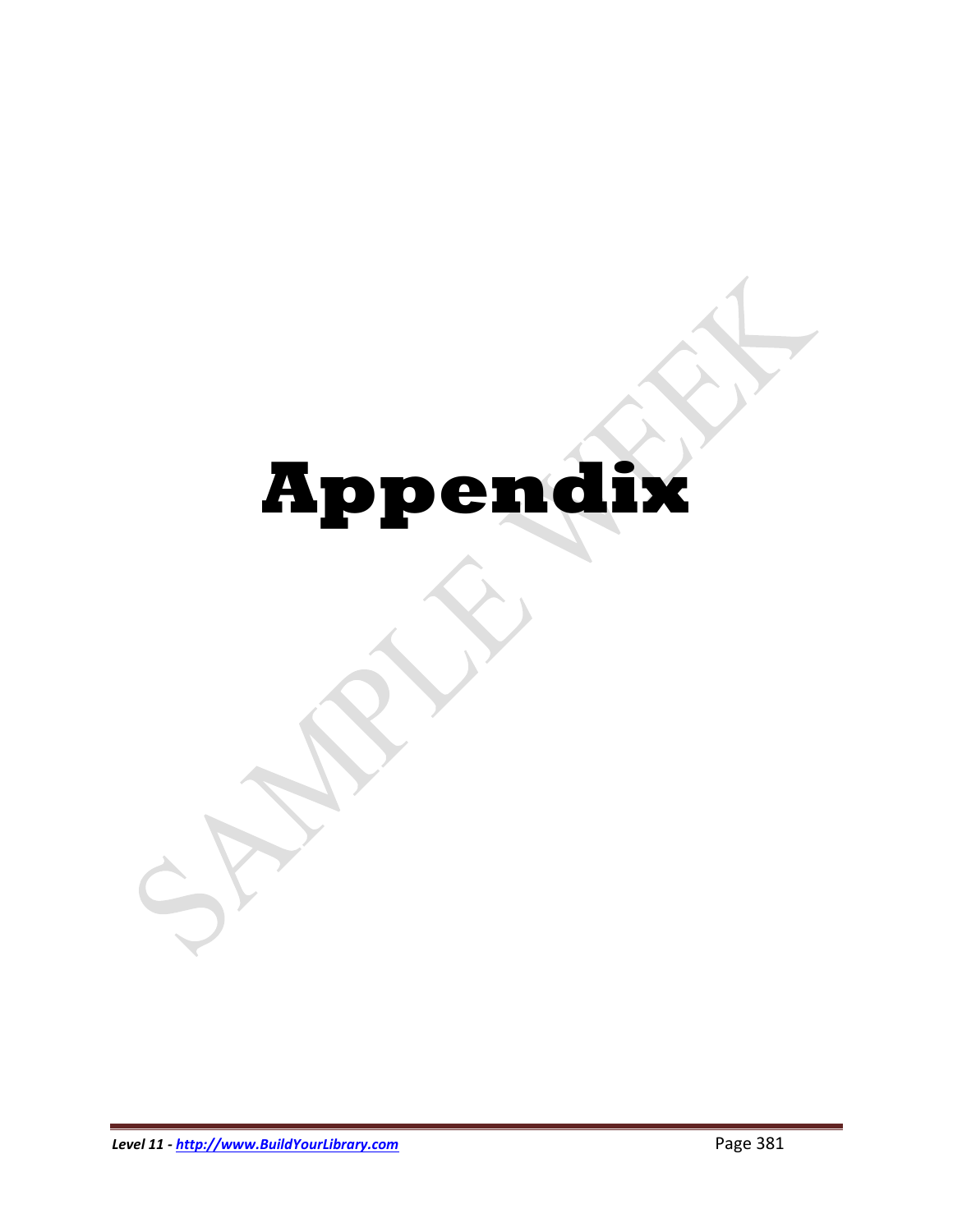## **Blank Weekly Grid**

|                                   | Day 1 | Day 2 | Day 3 | Day 4 | Day 5 |
|-----------------------------------|-------|-------|-------|-------|-------|
| Geography                         |       |       |       |       |       |
|                                   |       |       |       |       |       |
|                                   |       |       |       |       |       |
| Literature                        |       |       |       |       |       |
|                                   |       |       |       |       |       |
|                                   |       |       |       |       |       |
|                                   |       |       |       |       |       |
| Reader                            |       |       |       |       |       |
|                                   |       |       |       |       |       |
|                                   |       |       |       |       |       |
|                                   |       |       |       |       |       |
| <b>Science</b>                    |       |       |       |       |       |
|                                   |       |       |       |       |       |
|                                   |       |       |       |       |       |
|                                   |       |       |       |       |       |
| Art                               |       |       |       |       |       |
|                                   |       |       |       |       |       |
|                                   |       |       |       |       |       |
|                                   |       |       |       |       |       |
|                                   |       |       |       |       |       |
|                                   |       |       |       |       |       |
|                                   |       |       |       |       |       |
|                                   |       |       |       |       |       |
|                                   |       |       |       |       |       |
|                                   |       |       |       |       |       |
|                                   |       |       |       |       |       |
|                                   |       |       |       |       |       |
|                                   |       |       |       |       |       |
|                                   |       |       |       |       |       |
|                                   |       |       |       |       |       |
|                                   |       |       |       |       |       |
|                                   |       |       |       |       |       |
| Language<br><b>Arts</b><br>Poetry |       |       |       |       |       |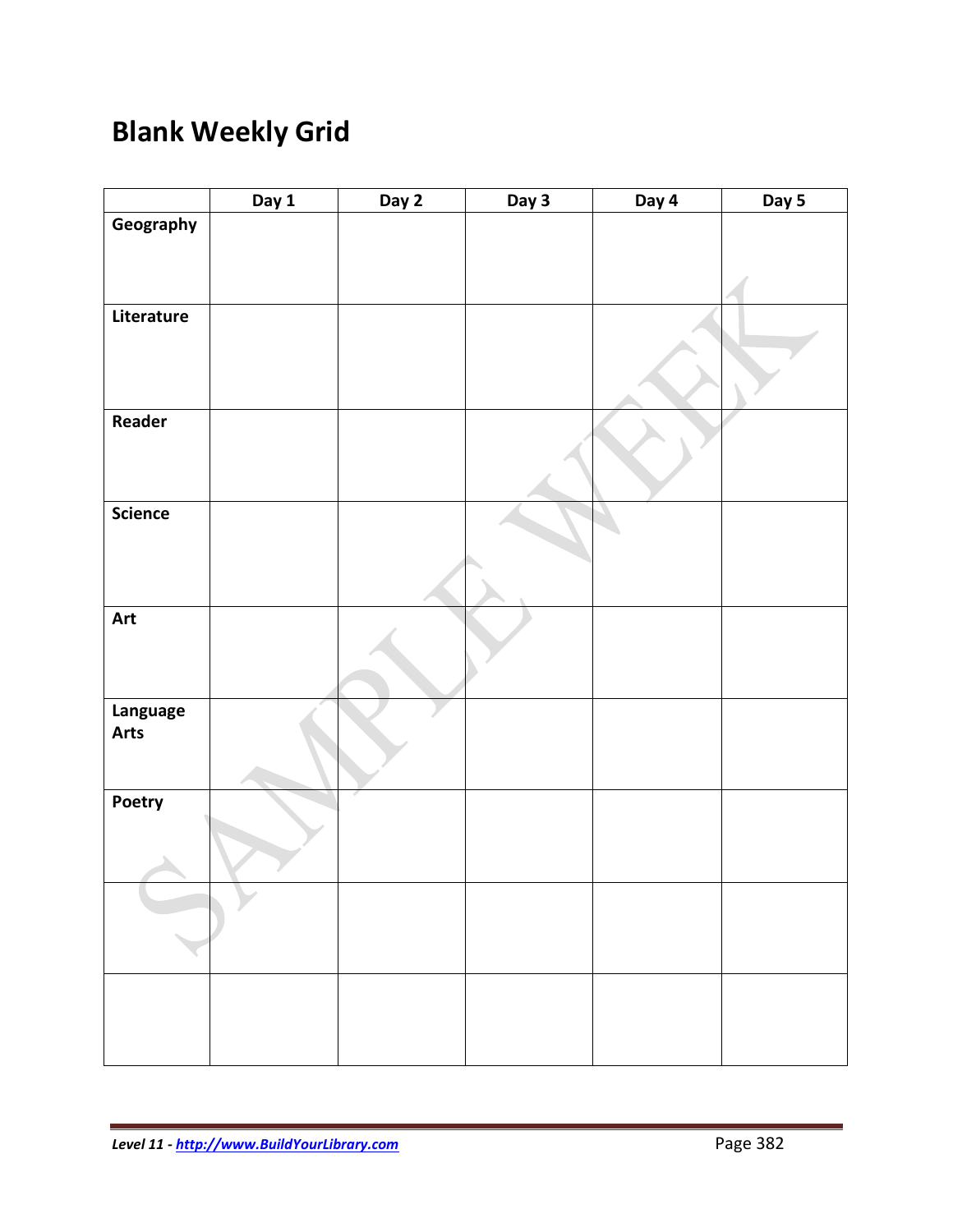## **Blank Daily List**

| <b>History Reading:</b>  |  |
|--------------------------|--|
| <b>History Activity:</b> |  |
| Literature:              |  |
| Copywork:                |  |
| <b>Reader:</b>           |  |
| <b>Memory Work:</b>      |  |
| Science:                 |  |
| Poetry:                  |  |
| Art:                     |  |